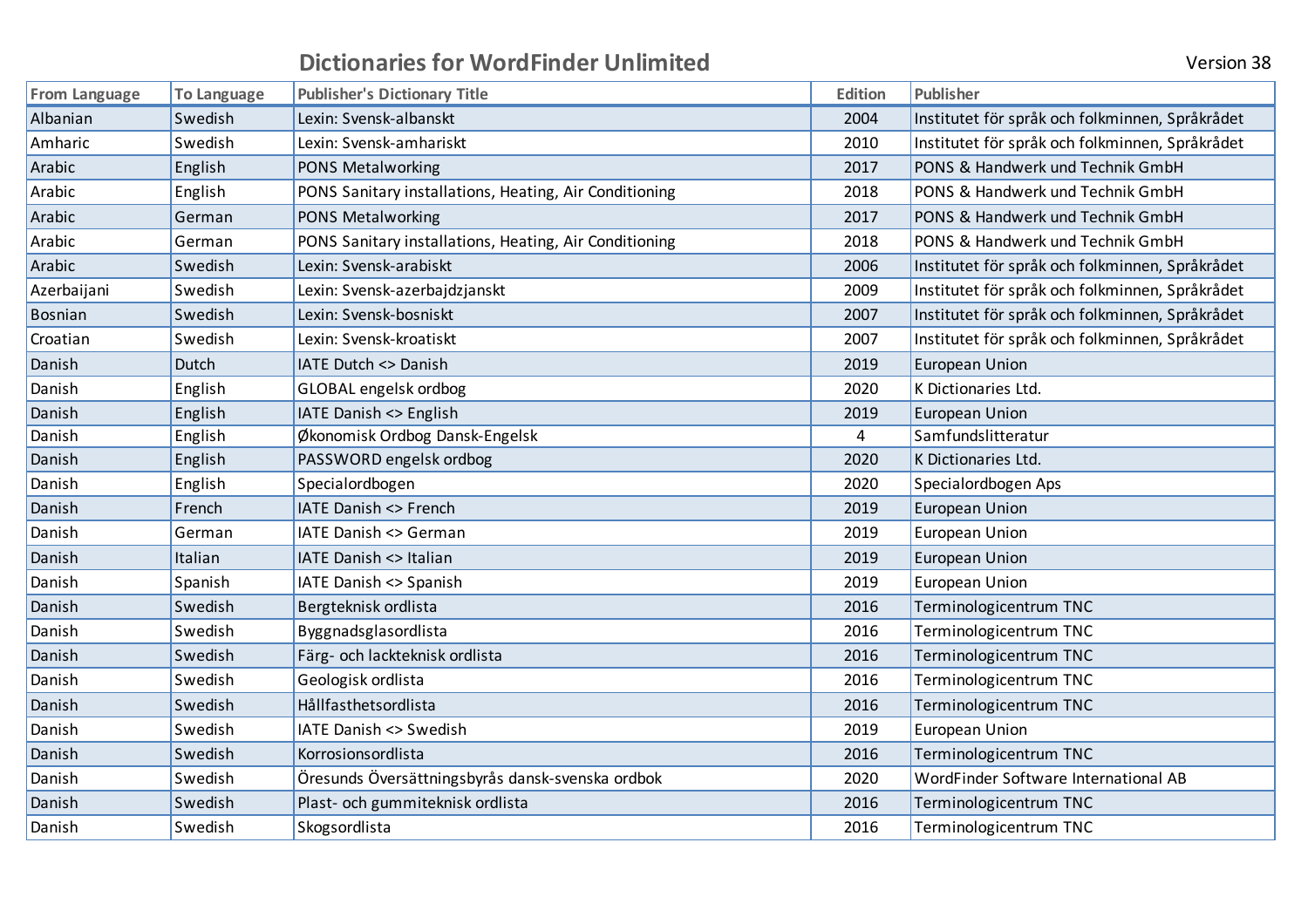| Version 38 |  |
|------------|--|
|            |  |

| <b>From Language</b> | <b>To Language</b> | <b>Publisher's Dictionary Title</b>                    | <b>Edition</b> | Publisher                             |
|----------------------|--------------------|--------------------------------------------------------|----------------|---------------------------------------|
| Danish               | Swedish            | Textilordlista                                         | 2016           | Terminologicentrum TNC                |
| Danish               | Swedish            | <b>TNC Avfallsordlista</b>                             | 2016           | Terminologicentrum TNC                |
| Danish               | Swedish            | <b>TNC Energiordlista</b>                              | 2016           | Terminologicentrum TNC                |
| Danish               | Swedish            | VA-teknisk ordlista                                    | 2016           | Terminologicentrum TNC                |
| Danish               | Swedish            | Värmebehandlingsordlista                               | 2016           | Terminologicentrum TNC                |
| Danish               | Swedish            | Verkstadsteknisk ordlista                              | 2016           | Terminologicentrum TNC                |
| Dutch                | Danish             | IATE Dutch <> Danish                                   | 2019           | <b>European Union</b>                 |
| Dutch                | Dutch              | Prisma Groot Woordenboek Nederlands                    | 2020           | Uitgeverij Unieboek   Het Spectrum bv |
| Dutch                | English            | Groot Polytechnisch Woordenboek                        | 2017           | Boom uitgevers Amsterdam              |
| Dutch                | English            | IATE Dutch <> English                                  | 2019           | <b>European Union</b>                 |
| Dutch                | English            | Prisma Groot Woordenboek Nederlands-Engels-Nederlands  | 2020           | Uitgeverij Unieboek   Het Spectrum bv |
| Dutch                | Finnish            | IATE Dutch <> Finnish                                  | 2019           | European Union                        |
| Dutch                | French             | IATE Dutch <> French                                   | 2019           | European Union                        |
| Dutch                | French             | Prisma Groot Woordenboek Nederlands-Frans-Nederlands   | 2020           | Uitgeverij Unieboek   Het Spectrum bv |
| <b>Dutch</b>         | German             | IATE Dutch <> German                                   | 2019           | <b>European Union</b>                 |
| Dutch                | German             | Prisma Groot Woordenboek Nederlands-Duits-Nederlands   | 2020           | Uitgeverij Unieboek   Het Spectrum bv |
| <b>Dutch</b>         | Italian            | IATE Dutch <> Italian                                  | 2019           | <b>European Union</b>                 |
| Dutch                | Polish             | IATE Dutch <> Polish                                   | 2019           | European Union                        |
| Dutch                | Portuguese         | IATE Dutch <> Portuguese                               | 2019           | <b>European Union</b>                 |
| Dutch                | Spanish            | IATE Dutch <> Spanish                                  | 2019           | <b>European Union</b>                 |
| Dutch                | Swedish            | IATE Dutch <> Swedish                                  | 2019           | <b>European Union</b>                 |
| English              | Arabic             | PONS Metalworking                                      | 2017           | PONS & Handwerk und Technik GmbH      |
| English              | Arabic             | PONS Sanitary installations, Heating, Air Conditioning | 2018           | PONS & Handwerk und Technik GmbH      |
| English              | Danish             | GLOBAL engelsk ordbog                                  | 2020           | K Dictionaries Ltd.                   |
| English              | Danish             | IATE Danish <> English                                 | 2019           | <b>European Union</b>                 |
| English              | Danish             | Økonomisk Ordbog Engelsk-Dansk                         | 5              | Samfundslitteratur                    |
| English              | Danish             | PASSWORD engelsk ordbog                                | 2020           | K Dictionaries Ltd.                   |
| English              | Danish             | Specialordbogen                                        | 2020           | Specialordbogen Aps                   |
| English              | Dutch              | Groot Polytechnisch Woordenboek                        | 2017           | Boom uitgevers Amsterdam              |
| English              | Dutch              | IATE Dutch <> English                                  | 2019           | European Union                        |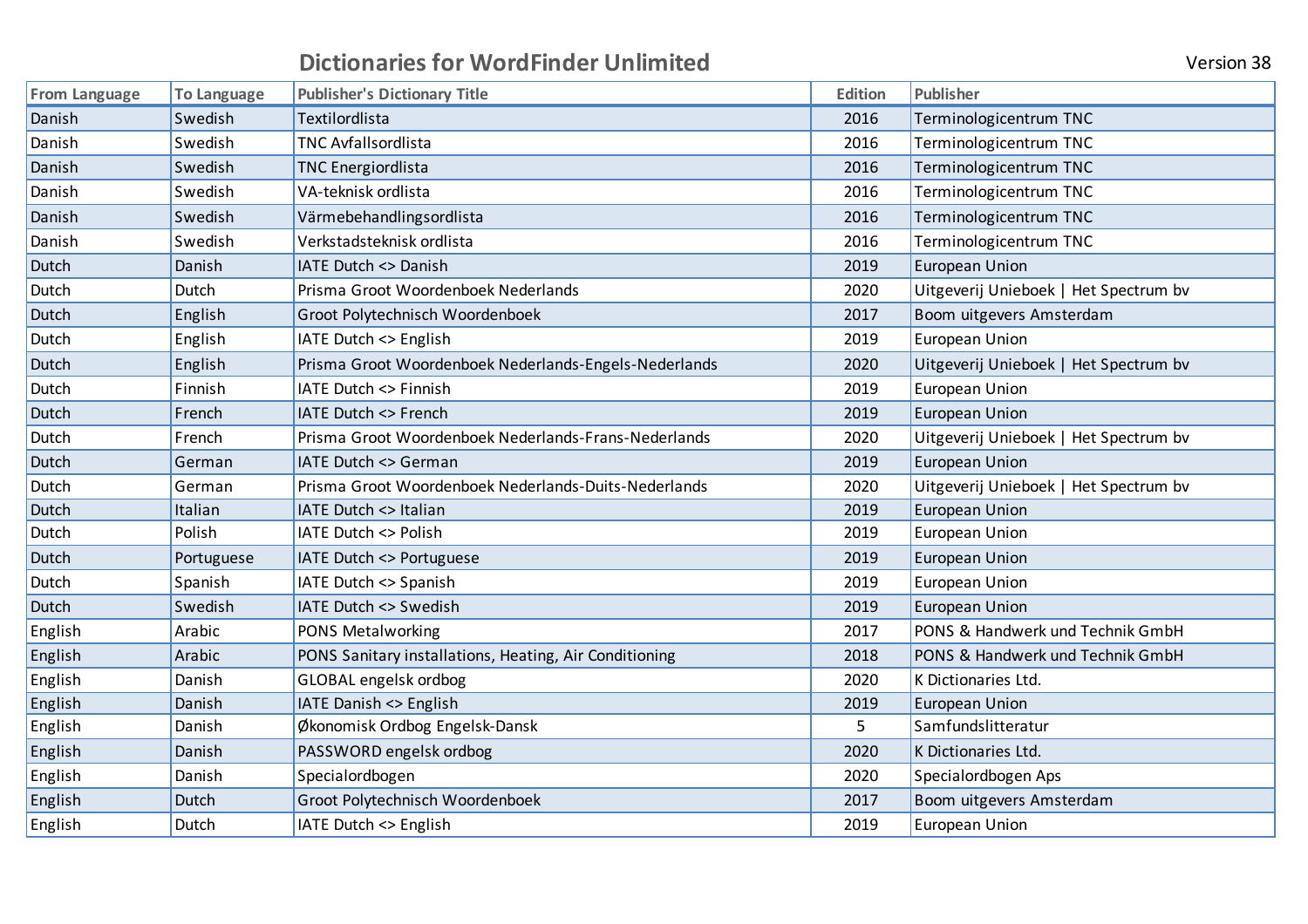| <b>From Language</b> | To Language | <b>Publisher's Dictionary Title</b>                             | Edition        | Publisher                             |
|----------------------|-------------|-----------------------------------------------------------------|----------------|---------------------------------------|
| English              | Dutch       | Prisma Groot Woordenboek Nederlands-Engels-Nederlands           | 2020           | Uitgeverij Unieboek   Het Spectrum bv |
| English              | English     | Collins English A-Z Thesaurus                                   | 3              | HarperCollins Publishers              |
| English              | English     | <b>Collins English Dictionary</b>                               | 10             | HarperCollins Publishers              |
| English              | English     | <b>Stedman's Medical Dictionary</b>                             | 28             | Lippincott Williams & Wilkins         |
| English              | Finnish     | IATE Finnish <> English                                         | 2019           | <b>European Union</b>                 |
| English              | Finnish     | Suomi-englanti-suomi suursanakirja                              | 14             | <b>WSOY</b>                           |
| English              | French      | <b>Grand English</b>                                            | 2017           | Larousse                              |
| English              | French      | IATE French <> English                                          | 2019           | <b>European Union</b>                 |
| English              | German      | <b>Business German Dictionary</b>                               | $\overline{2}$ | <b>Bloomsbury Publishing Plc</b>      |
| English              | German      | Collins German Dictionary - Complete & Unabridged               | $\overline{7}$ | HarperCollins Publishers              |
| English              | German      | IATE German <> English                                          | 2019           | European Union                        |
| English              | German      | Langenscheidt Architektur und Bauwesen                          | 2019           | Langenscheidt GmbH & Co. KG           |
| English              | German      | Langenscheidt Chemie                                            | 2019           | Langenscheidt GmbH & Co. KG           |
| English              | German      | Langenscheidt der große Muret-Sanders Englisch                  | 2016           | Langenscheidt GmbH & Co. KG           |
| English              | German      | Langenscheidt Elektrotechnik und Elektronik                     | 2017           | Langenscheidt GmbH & Co. KG           |
| English              | German      | Langenscheidt Fachwörterbuch Technik                            | 2016           | Langenscheidt GmbH & Co. KG           |
| English              | German      | Langenscheidt Fachwörterbuch Wirtschaft                         | 2017           | Langenscheidt GmbH & Co. KG           |
| English              | German      | PONS Großwörterbuch Englisch                                    | 2014           | PONS GmbH Stuttgart, Germany          |
| English              | German      | PONS Metalworking                                               | 2017           | PONS & Handwerk und Technik GmbH      |
| English              | German      | PONS Sanitary installations, Heating, Air Conditioning          | 2018           | PONS & Handwerk und Technik GmbH      |
| English              | Italian     | <b>Collins Italian Dictionary</b>                               | $\overline{2}$ | HarperCollins Publishers              |
| English              | Italian     | Dizionario Economico & Commerciale                              | 2017           | Ulrico Hoepli Editore S.p.A           |
| English              | Italian     | Grande Dizionario Tecnico Inglese                               | 14             | Ulrico Hoepli Editore S.p.A           |
| English              | Italian     | IATE Italian <> English                                         | 2019           | European Union                        |
| English              | Italian     | Il Ragazzini 2019. Dizionario inglese-italiano italiano-inglese | 2019           | Zanichelli editore s.p.a.             |
| English              | Italian     | <b>New Economics &amp; Business</b>                             | 2017           | Ulrico Hoepli Editore S.p.A           |
| English              | Japanese    | Progressive English-Japanese Dictionary                         | 5              | Shogakukan                            |
| English              | Norwegian   | Engelsk Juridisk Ordbok                                         | 3              | Cappelen Damm AS                      |
| English              | Norwegian   | Engelsk Økonomisk Ordbok                                        | 3              | Cappelen Damm AS                      |
| English              | Norwegian   | Engelsk stor ordbok                                             | $\mathbf{1}$   | Kunnskapsforlaget                     |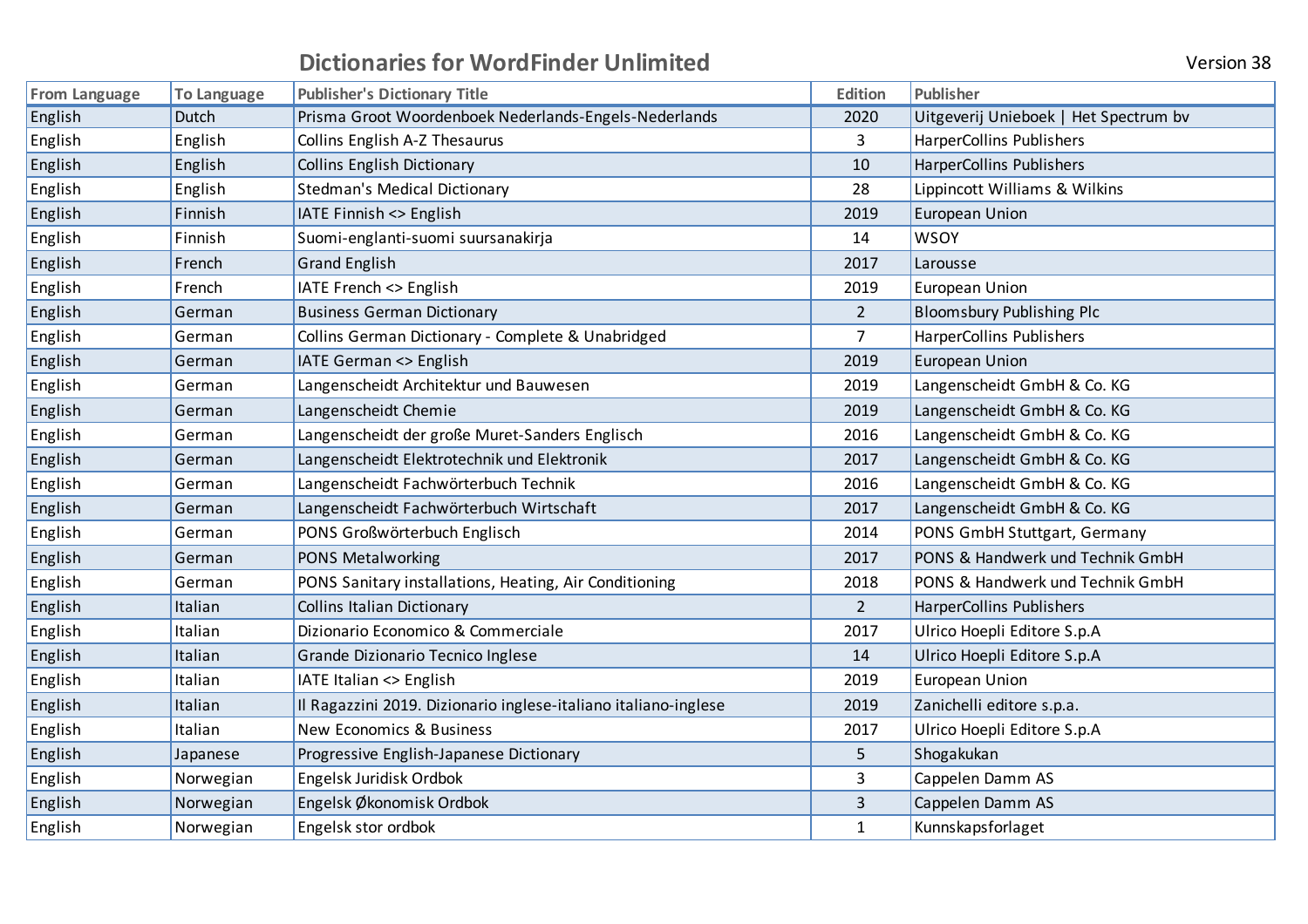| <b>From Language</b> | <b>To Language</b> | <b>Publisher's Dictionary Title</b>                       | Edition        | Publisher                            |
|----------------------|--------------------|-----------------------------------------------------------|----------------|--------------------------------------|
| English              | Norwegian          | Teknisk ordbok engelsk                                    | $\overline{3}$ | <b>Formatic AS</b>                   |
| English              | Persian            | PONS Metalworking                                         | 2017           | PONS & Handwerk und Technik GmbH     |
| English              | Persian            | PONS Sanitary installations, Heating, Air Conditioning    | 2018           | PONS & Handwerk und Technik GmbH     |
| English              | Polish             | <b>Collins Polish Dictionary</b>                          | $\mathbf{1}$   | <b>HarperCollins Publishers</b>      |
| English              | Polish             | IATE Polish <> English                                    | 2019           | <b>European Union</b>                |
| English              | Portuguese         | Dicionário Porto Editora Inglês-Português                 | 5              | Porto Editora                        |
| English              | Portuguese         | IATE Portuguese <> English                                | 2019           | European Union                       |
| English              | Spanish            | <b>Business Spanish Dictionary</b>                        | $\mathbf{1}$   | <b>Bloomsbury Publishing Plc</b>     |
| English              | Spanish            | Collins Spanish Dictionary - Complete & Unabridged        | 9              | <b>HarperCollins Publishers</b>      |
| English              | Spanish            | Diccionario Politécnico de las Lenguas Española e Inglesa | 3              | Ediciones Díaz de Santos             |
| English              | Spanish            | IATE Spanish <> English                                   | 2019           | European Union                       |
| English              | Swedish            | Bergteknisk ordlista                                      | 2016           | Terminologicentrum TNC               |
| English              | Swedish            | Bryggeriteknisk ordlista                                  | 2016           | Terminologicentrum TNC               |
| English              | Swedish            | Byggnadsglasordlista                                      | 2016           | Terminologicentrum TNC               |
| English              | Swedish            | EUs ord och uttryck                                       | $\mathbf{1}$   | Terminologicentrum TNC               |
| English              | Swedish            | Färg- och lackteknisk ordlista                            | 2016           | Terminologicentrum TNC               |
| English              | Swedish            | Fars engelska ordbok                                      | 14             | <b>FAR AB</b>                        |
| English              | Swedish            | Flygteknisk ordbok                                        | 2017           | WordFinder Software International AB |
| English              | Swedish            | Geologisk ordlista                                        | 2016           | Terminologicentrum TNC               |
| English              | Swedish            | Geoteknisk ordlista                                       | 2016           | Terminologicentrum TNC               |
| English              | Swedish            | Hållfasthetsordlista                                      | 2016           | Terminologicentrum TNC               |
| English              | Swedish            | IATE English <> Swedish                                   | 2019           | <b>European Union</b>                |
| English              | Swedish            | Industriteknisk Ordbok: Engelsk-Svensk-Engelsk            | 2017           | WordFinder Software International AB |
| English              | Swedish            | Korrosionsordlista                                        | 2016           | Terminologicentrum TNC               |
| English              | Swedish            | Luftbehandlingsordlista                                   | 2016           | Terminologicentrum TNC               |
| English              | Swedish            | Målningsteknisk ordlista                                  | 2016           | Terminologicentrum TNC               |
| English              | Swedish            | Pappersordlista                                           | 4              | SIS Förlag AB                        |
| English              | Swedish            | Plast- och gummiteknisk ordlista                          | 2016           | Terminologicentrum TNC               |
| English              | Swedish            | Produktionsteknisk ordlista                               | 2016           | Terminologicentrum TNC               |
| English              | Swedish            | Rymdordlista                                              | 2016           | Terminologicentrum TNC               |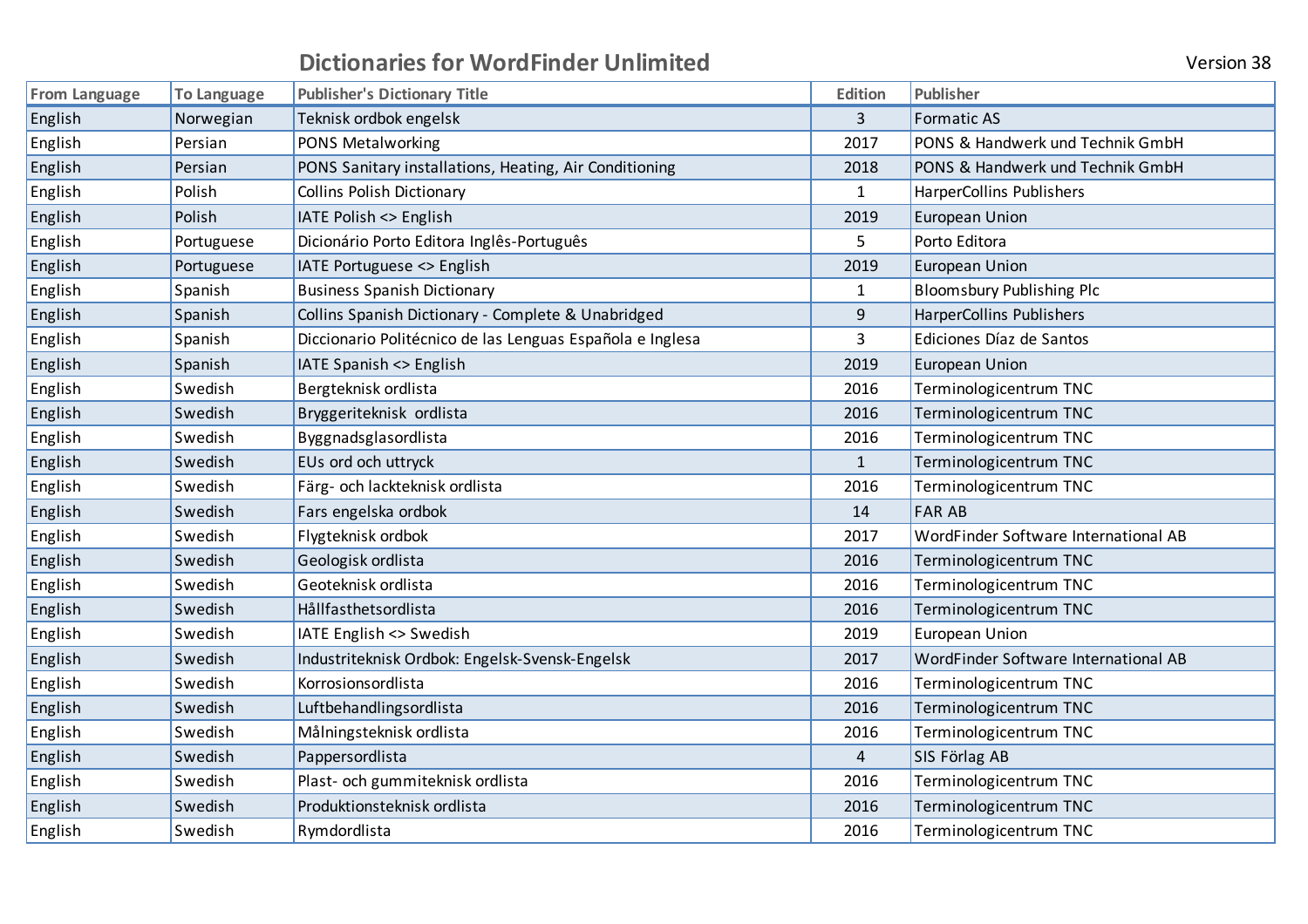|  |  | <b>Version 38</b> |  |
|--|--|-------------------|--|
|--|--|-------------------|--|

| <b>From Language</b> | <b>To Language</b> | <b>Publisher's Dictionary Title</b>                  | <b>Edition</b> | Publisher                            |
|----------------------|--------------------|------------------------------------------------------|----------------|--------------------------------------|
| English              | Swedish            | Skogsordlista                                        | 2016           | Terminologicentrum TNC               |
| English              | Swedish            | Terminologi för informationssäkerhet, SIS-TR 50:2015 | 2015           | SIS, Swedish Standards Institute     |
| English              | Swedish            | Textilordlista                                       | 2016           | Terminologicentrum TNC               |
| English              | Swedish            | <b>TNC Avfallsordlista</b>                           | 2016           | Terminologicentrum TNC               |
| English              | Swedish            | TNC bygg- och planlexikon                            | $\mathbf{1}$   | Terminologicentrum TNC               |
| English              | Swedish            | TNC bygg- och planlexikon                            | $\mathbf{1}$   | Terminologicentrum TNC               |
| English              | Swedish            | TNC byggtekniskt lexikon                             | $\mathbf{1}$   | Terminologicentrum TNC               |
| English              | Swedish            | TNC byggtekniskt lexikon                             | 2016           | Terminologicentrum TNC               |
| English              | Swedish            | <b>TNC Energiordlista</b>                            | 2016           | Terminologicentrum TNC               |
| English              | Swedish            | TNC Kärnenergiordlista                               | 2016           | Terminologicentrum TNC               |
| English              | Swedish            | TNC Petroleumteknisk ordlista                        | 2016           | Terminologicentrum TNC               |
| English              | Swedish            | Träbyggnadsordlista                                  | 2016           | Terminologicentrum TNC               |
| English              | Swedish            | Transportordlista                                    | 2016           | Terminologicentrum TNC               |
| English              | Swedish            | VA-teknisk ordlista                                  | 2016           | Terminologicentrum TNC               |
| English              | Swedish            | Värmebehandlingsordlista                             | 2016           | Terminologicentrum TNC               |
| English              | Swedish            | Verkstadsteknisk ordlista                            | 2016           | Terminologicentrum TNC               |
| English              | Swedish            | WordFinders engelska affärsordbok                    | 2018           | WordFinder Software International AB |
| English              | Swedish            | WordFinders engelska ordbok                          | 2020           | WordFinder Software International AB |
| Finnish              | Dutch              | <b>IATE Dutch &lt;&gt; Finnish</b>                   | 2019           | <b>European Union</b>                |
| Finnish              | English            | IATE Finnish <> English                              | 2019           | <b>European Union</b>                |
| Finnish              | English            | Suomi-englanti-suomi suursanakirja                   | 14             | <b>WSOY</b>                          |
| Finnish              | French             | <b>IATE Finnish &lt;&gt; French</b>                  | 2019           | European Union                       |
| Finnish              | German             | <b>IATE Finnish &lt;&gt; German</b>                  | 2019           | <b>European Union</b>                |
| Finnish              | Japanese           | Suomi-japani sanakirja フィンランド語日本語辞典                  | 6.0            | Hisashi Hatano 幡野恒                   |
| Finnish              | Japanese           | Suomi-japani suursanakirja フィンランド語日本語大辞典             | 1.1            | Hisashi Hatano 幡野恒                   |
| Finnish              | Spanish            | IATE Finnish <> Spanish                              | 2019           | <b>European Union</b>                |
| Finnish              | Swedish            | Bergteknisk ordlista                                 | 2016           | Terminologicentrum TNC               |
| Finnish              | Swedish            | Byggnadsglasordlista                                 | 2016           | Terminologicentrum TNC               |
| Finnish              | Swedish            | Färg- och lackteknisk ordlista                       | 2016           | Terminologicentrum TNC               |
| Finnish              | Swedish            | Geologisk ordlista                                   | 2016           | Terminologicentrum TNC               |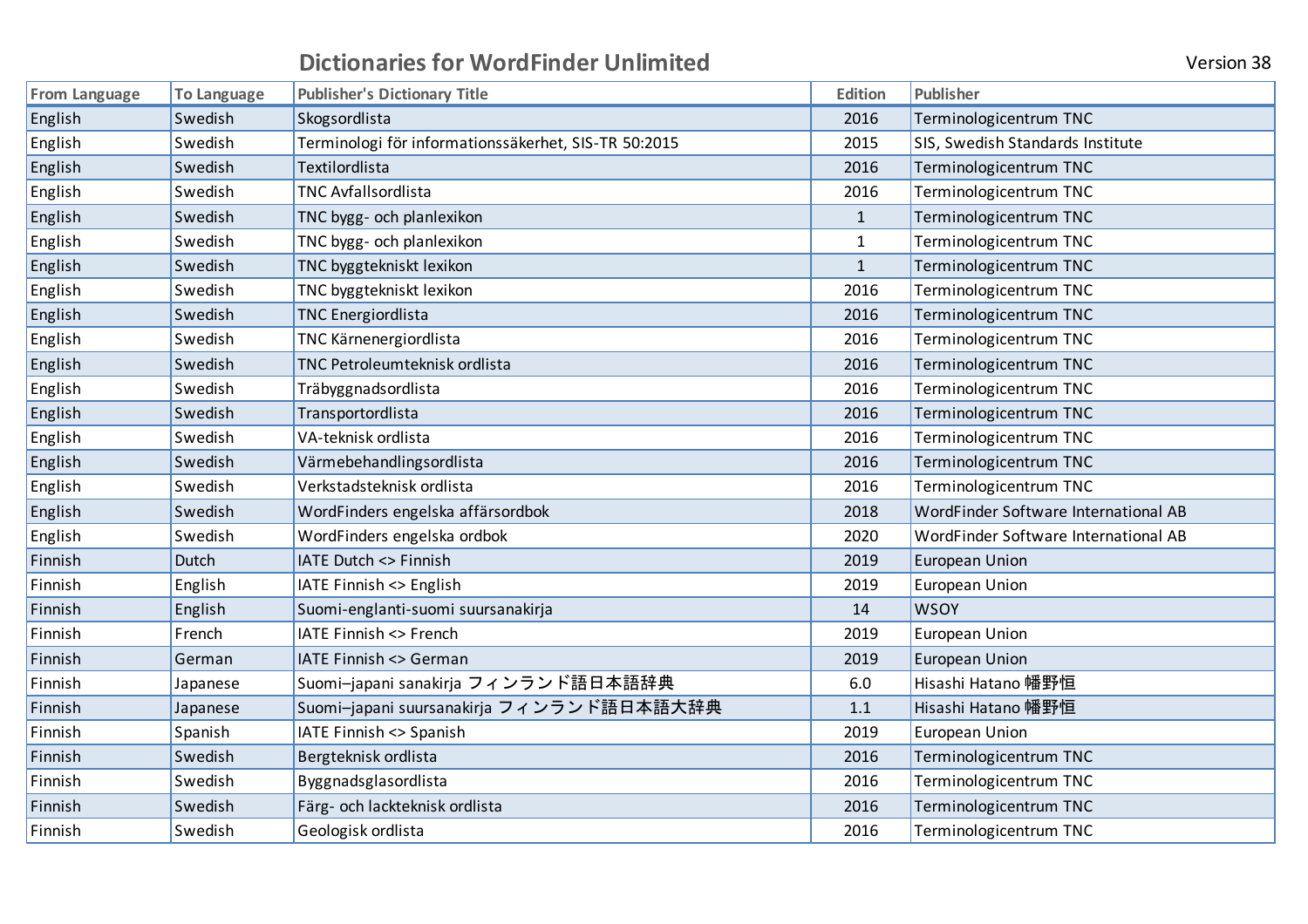| <b>Version 38</b> |  |
|-------------------|--|
|-------------------|--|

| <b>From Language</b> | <b>To Language</b> | <b>Publisher's Dictionary Title</b>                  | <b>Edition</b> | Publisher                                       |
|----------------------|--------------------|------------------------------------------------------|----------------|-------------------------------------------------|
| Finnish              | Swedish            | Geoteknisk ordlista                                  | 2016           | Terminologicentrum TNC                          |
| Finnish              | Swedish            | Hållfasthetsordlista                                 | 2016           | Terminologicentrum TNC                          |
| Finnish              | Swedish            | <b>IATE Finnish &lt;&gt; Swedish</b>                 | 2019           | <b>European Union</b>                           |
| Finnish              | Swedish            | Korrosionsordlista                                   | 2016           | Terminologicentrum TNC                          |
| Finnish              | Swedish            | Lexin: Svensk-finskt                                 | 1995           | Institutet för språk och folkminnen, Språkrådet |
| Finnish              | Swedish            | Luftbehandlingsordlista                              | 2016           | Terminologicentrum TNC                          |
| Finnish              | Swedish            | Plast- och gummiteknisk ordlista                     | 2016           | Terminologicentrum TNC                          |
| Finnish              | Swedish            | Skogsordlista                                        | 2016           | Terminologicentrum TNC                          |
| Finnish              | Swedish            | Suomi-ruotsi-suomi sanakirja                         | $\overline{4}$ | <b>WSOY</b>                                     |
| Finnish              | Swedish            | Textilordlista                                       | 2016           | Terminologicentrum TNC                          |
| French               | Danish             | <b>IATE Danish &lt;&gt; French</b>                   | 2019           | <b>European Union</b>                           |
| French               | Dutch              | IATE Dutch <> French                                 | 2019           | <b>European Union</b>                           |
| French               | Dutch              | Prisma Groot Woordenboek Nederlands-Frans-Nederlands | 2020           | Uitgeverij Unieboek   Het Spectrum bv           |
| French               | English            | <b>Grand English</b>                                 | 2017           | Larousse                                        |
| French               | English            | IATE French <> English                               | 2019           | <b>European Union</b>                           |
| French               | English            | <b>Trilingual Swiss Law Dictionary</b>               | $\mathbf{1}$   | <b>Intermark Language Publications</b>          |
| French               | Finnish            | IATE Finnish <> French                               | 2019           | <b>European Union</b>                           |
| French               | French             | Larousse French Dictionary                           | 2018           | Larousse                                        |
| French               | French             | Larousse Multidico Grammaire                         | 2007           | Les Éditions LAROUSSE                           |
| French               | German             | <b>IATE French &lt;&gt; German</b>                   | 2019           | <b>European Union</b>                           |
| French               | German             | PONS Großwörterbuch Französisch                      | 2015           | <b>PONS</b>                                     |
| French               | German             | Trilingual Swiss Law Dictionary                      | 1              | <b>Intermark Language Publications</b>          |
| French               | Italian            | <b>IATE Italian &lt;&gt; French</b>                  | 2019           | European Union                                  |
| French               | Norwegian          | Fransk blå ordbok                                    | 4              | Kunnskapsforlaget                               |
| French               | Polish             | <b>IATE Polish &lt;&gt; French</b>                   | 2019           | <b>European Union</b>                           |
| French               | Portuguese         | IATE Portuguese <> French                            | 2019           | <b>European Union</b>                           |
| French               | Spanish            | IATE Spanish <> French                               | 2019           | European Union                                  |
| French               | Swedish            | Bergteknisk ordlista                                 | 2016           | Terminologicentrum TNC                          |
| French               | Swedish            | Bryggeriteknisk ordlista                             | 2016           | Terminologicentrum TNC                          |
| French               | Swedish            | Byggnadsglasordlista                                 | 2016           | Terminologicentrum TNC                          |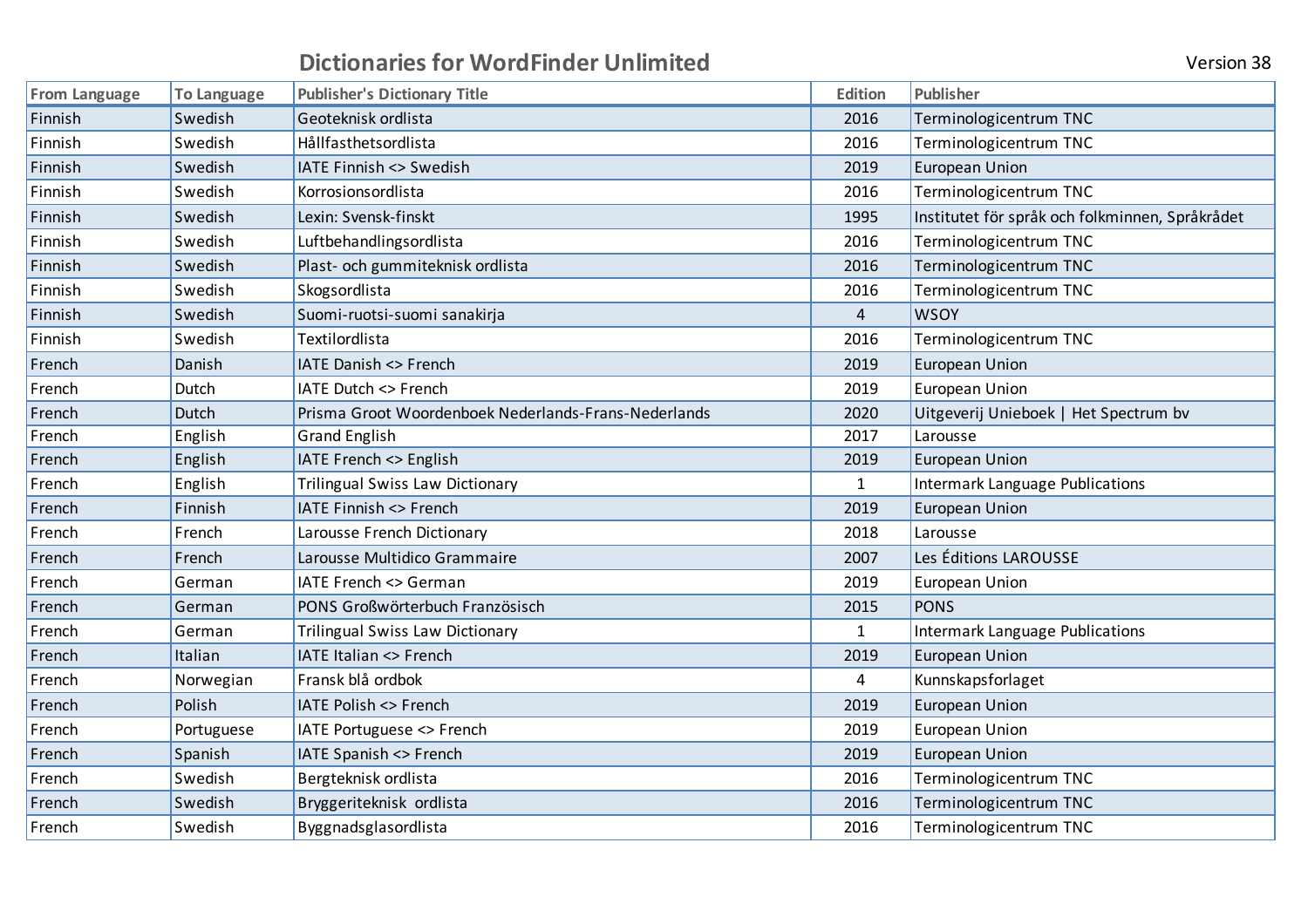| Version 38 |  |
|------------|--|
|            |  |

| <b>From Language</b> | <b>To Language</b> | <b>Publisher's Dictionary Title</b>                    | <b>Edition</b> | Publisher                             |
|----------------------|--------------------|--------------------------------------------------------|----------------|---------------------------------------|
| French               | Swedish            | Färg- och lackteknisk ordlista                         | 2016           | Terminologicentrum TNC                |
| French               | Swedish            | Geologisk ordlista                                     | 2016           | Terminologicentrum TNC                |
| French               | Swedish            | Geoteknisk ordlista                                    | 2016           | Terminologicentrum TNC                |
| French               | Swedish            | Hållfasthetsordlista                                   | 2016           | Terminologicentrum TNC                |
| French               | Swedish            | IATE French <> Swedish                                 | 2019           | <b>European Union</b>                 |
| French               | Swedish            | Korrosionsordlista                                     | 2016           | Terminologicentrum TNC                |
| French               | Swedish            | Luftbehandlingsordlista                                | 2016           | Terminologicentrum TNC                |
| French               | Swedish            | Plast- och gummiteknisk ordlista                       | 2016           | Terminologicentrum TNC                |
| French               | Swedish            | Rymdordlista                                           | 2016           | Terminologicentrum TNC                |
| French               | Swedish            | Textilordlista                                         | 2016           | Terminologicentrum TNC                |
| French               | Swedish            | <b>TNC Avfallsordlista</b>                             | 2016           | Terminologicentrum TNC                |
| French               | Swedish            | <b>TNC Energiordlista</b>                              | 2016           | Terminologicentrum TNC                |
| French               | Swedish            | TNC Kärnenergiordlista                                 | 2016           | Terminologicentrum TNC                |
| French               | Swedish            | TNC Petroleumteknisk ordlista                          | 2016           | Terminologicentrum TNC                |
| French               | Swedish            | Träbyggnadsordlista                                    | 2016           | Terminologicentrum TNC                |
| French               | Swedish            | Transportordlista                                      | 2016           | Terminologicentrum TNC                |
| French               | Swedish            | VA-teknisk ordlista                                    | 2016           | Terminologicentrum TNC                |
| French               | Swedish            | Värmebehandlingsordlista                               | 2016           | Terminologicentrum TNC                |
| French               | Swedish            | Verkstadsteknisk ordlista                              | 2016           | Terminologicentrum TNC                |
| French               | Swedish            | WordFinders franska affärsordbok                       | 2018           | WordFinder Software International AB  |
| French               | Swedish            | WordFinders franska ordbok                             | 2019           | WordFinder Software International AB  |
| German               | Arabic             | PONS Metalworking                                      | 2017           | PONS & Handwerk und Technik GmbH      |
| German               | Arabic             | PONS Sanitary installations, Heating, Air Conditioning | 2018           | PONS & Handwerk und Technik GmbH      |
| German               | Danish             | IATE Danish <> German                                  | 2019           | <b>European Union</b>                 |
| German               | Dutch              | IATE Dutch <> German                                   | 2019           | <b>European Union</b>                 |
| German               | Dutch              | Prisma Groot Woordenboek Nederlands-Duits-Nederlands   | 2020           | Uitgeverij Unieboek   Het Spectrum bv |
| German               | English            | <b>Business German Dictionary</b>                      | $\overline{2}$ | <b>Bloomsbury Publishing Plc</b>      |
| German               | English            | Collins German Dictionary - Complete & Unabridged      | 7              | <b>HarperCollins Publishers</b>       |
| German               | English            | IATE German <> English                                 | 2019           | <b>European Union</b>                 |
| German               | English            | Langenscheidt Architektur und Bauwesen                 | 2019           | Langenscheidt GmbH & Co. KG           |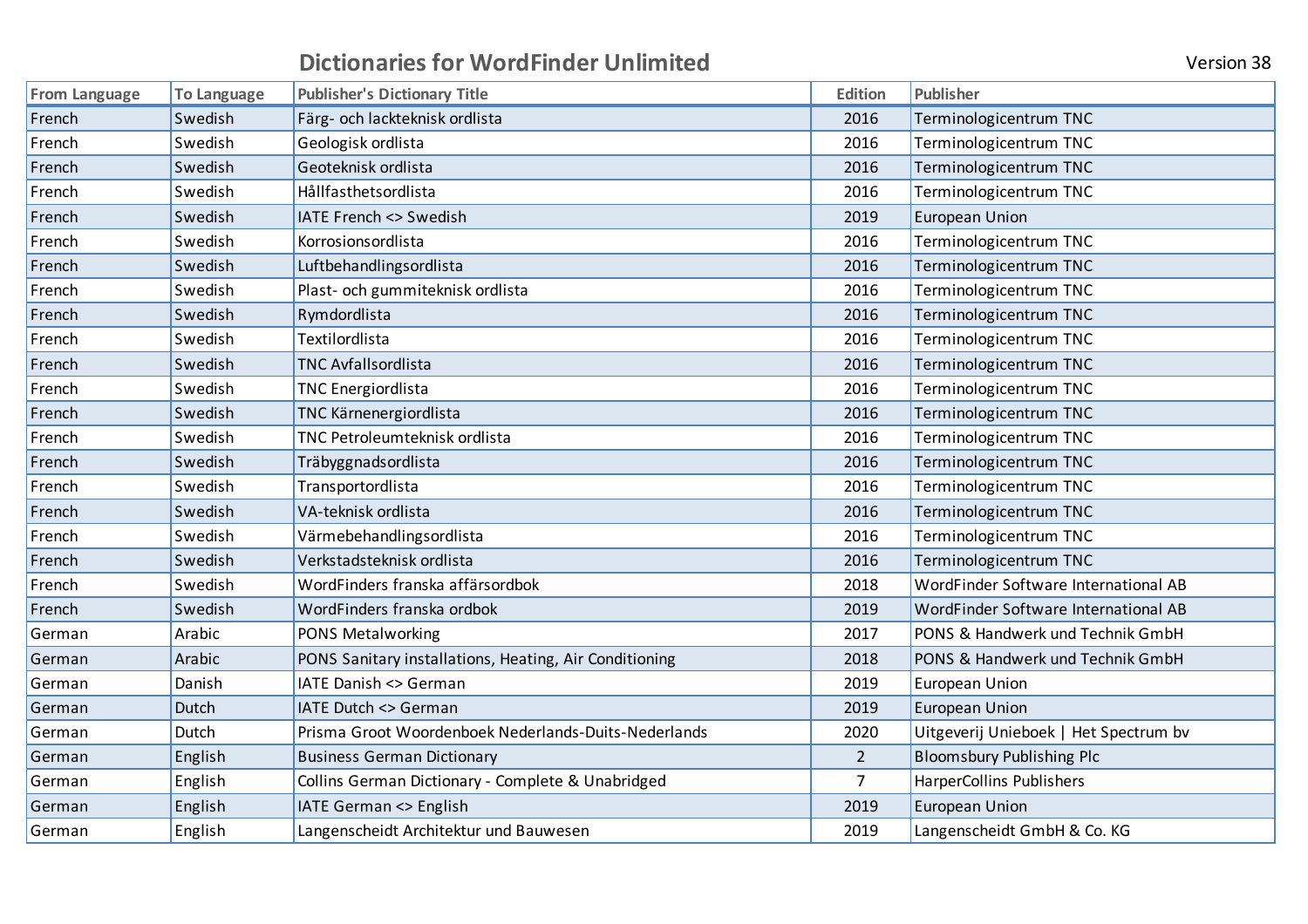| <b>Version 38</b> |  |
|-------------------|--|
|                   |  |

| <b>From Language</b> | <b>To Language</b> | <b>Publisher's Dictionary Title</b>                    | <b>Edition</b> | <b>Publisher</b>                       |
|----------------------|--------------------|--------------------------------------------------------|----------------|----------------------------------------|
| German               | English            | Langenscheidt Chemie                                   | 2019           | Langenscheidt GmbH & Co. KG            |
| German               | English            | Langenscheidt der große Muret-Sanders Englisch         | 2016           | Langenscheidt GmbH & Co. KG            |
| German               | English            | Langenscheidt Elektrotechnik und Elektronik            | 2017           | Langenscheidt GmbH & Co. KG            |
| German               | English            | Langenscheidt Fachwörterbuch Technik                   | 2016           | Langenscheidt GmbH & Co. KG            |
| German               | English            | Langenscheidt Fachwörterbuch Wirtschaft                | 2017           | Langenscheidt GmbH & Co. KG            |
| German               | English            | PONS Großwörterbuch Englisch                           | 2014           | PONS GmbH Stuttgart, Germany           |
| German               | English            | PONS Metalworking                                      | 2017           | PONS & Handwerk und Technik GmbH       |
| German               | English            | PONS Sanitary installations, Heating, Air Conditioning | 2018           | PONS & Handwerk und Technik GmbH       |
| German               | English            | <b>Trilingual Swiss Law Dictionary</b>                 | $\mathbf{1}$   | Intermark Language Publications        |
| German               | Finnish            | IATE Finnish <> German                                 | 2019           | European Union                         |
| German               | French             | IATE French <> German                                  | 2019           | European Union                         |
| German               | French             | PONS Großwörterbuch Französisch                        | 2015           | <b>PONS</b>                            |
| German               | French             | Trilingual Swiss Law Dictionary                        | $\mathbf{1}$   | <b>Intermark Language Publications</b> |
| German               | Italian            | IATE Italian <> German                                 | 2019           | <b>European Union</b>                  |
| German               | Norwegian          | Teknisk ordbok tysk                                    | 3              | <b>Formatic AS</b>                     |
| German               | Norwegian          | Tysk blå ordbok                                        | 4              | Kunnskapsforlaget                      |
| German               | Norwegian          | Tysk Økonomisk Ordbok                                  | $\overline{2}$ | Cappelen Damm AS                       |
| German               | Persian            | PONS Metalworking                                      | 2017           | PONS & Handwerk und Technik GmbH       |
| German               | Persian            | PONS Sanitary installations, Heating, Air Conditioning | 2018           | PONS & Handwerk und Technik GmbH       |
| German               | Polish             | IATE Polish <> German                                  | 2019           | <b>European Union</b>                  |
| German               | Portuguese         | IATE Portuguese <> German                              | 2019           | European Union                         |
| German               | Spanish            | IATE Spanish <> German                                 | 2019           | <b>European Union</b>                  |
| German               | Spanish            | PONS Großwörterbuch Spanisch                           | 2016           | <b>PONS</b>                            |
| German               | Swedish            | Bergteknisk ordlista                                   | 2016           | Terminologicentrum TNC                 |
| German               | Swedish            | Bryggeriteknisk ordlista                               | 2016           | Terminologicentrum TNC                 |
| German               | Swedish            | Byggnadsglasordlista                                   | 2016           | Terminologicentrum TNC                 |
| German               | Swedish            | Färg- och lackteknisk ordlista                         | 2016           | Terminologicentrum TNC                 |
| German               | Swedish            | Geologisk ordlista                                     | 2016           | Terminologicentrum TNC                 |
| German               | Swedish            | Geoteknisk ordlista                                    | 2016           | Terminologicentrum TNC                 |
| German               | Swedish            | Hållfasthetsordlista                                   | 2016           | Terminologicentrum TNC                 |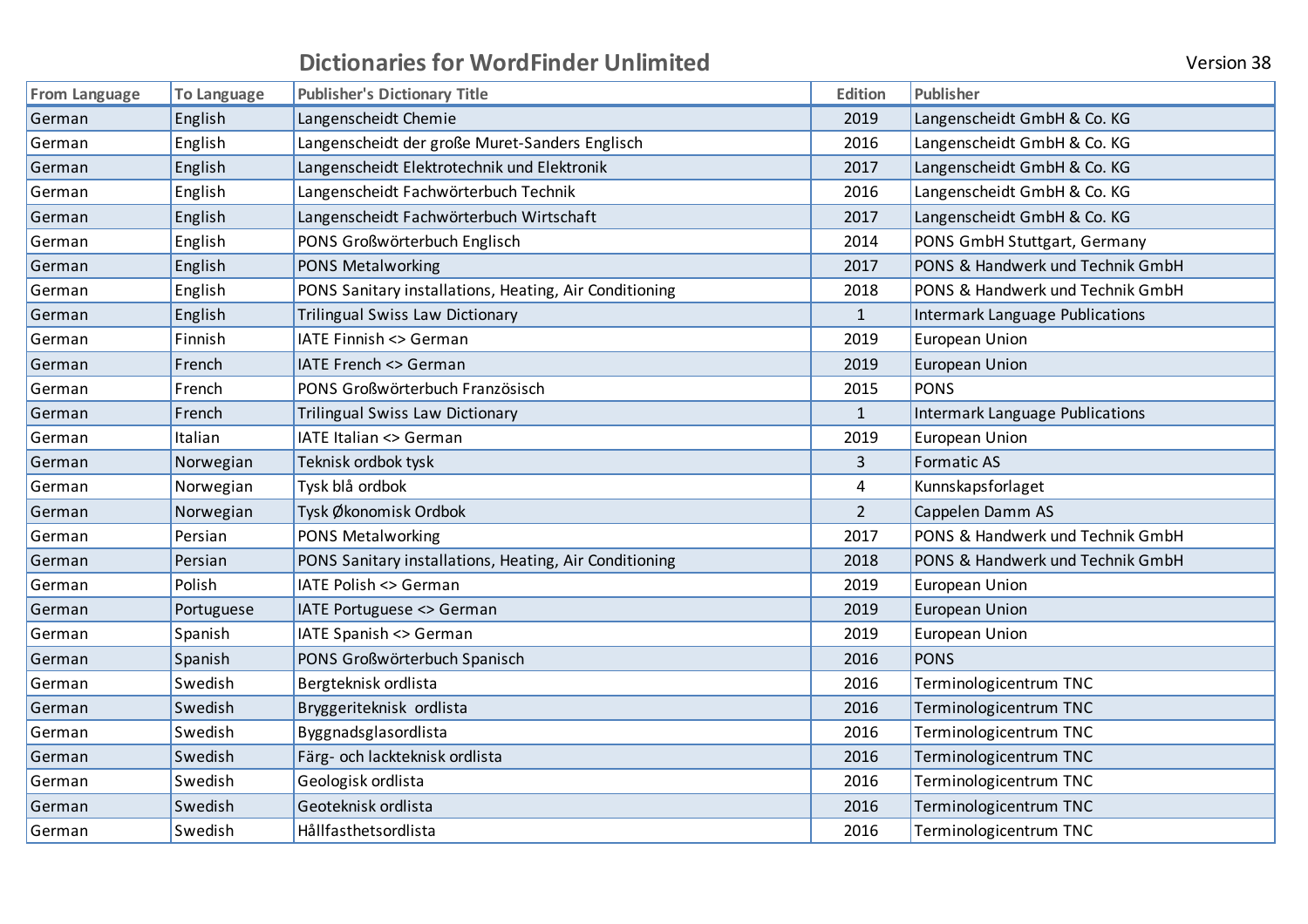| <b>From Language</b> | <b>To Language</b> | <b>Publisher's Dictionary Title</b>                             | <b>Edition</b> | Publisher                                       |
|----------------------|--------------------|-----------------------------------------------------------------|----------------|-------------------------------------------------|
| German               | Swedish            | <b>IATE German &lt;&gt; Swedish</b>                             | 2019           | <b>European Union</b>                           |
| German               | Swedish            | Korrosionsordlista                                              | 2016           | Terminologicentrum TNC                          |
| German               | Swedish            | Langenscheidt Wörterbuch Schwedisch                             | 2016           | Langenscheidt GmbH & Co. KG                     |
| German               | Swedish            | Luftbehandlingsordlista                                         | 2016           | Terminologicentrum TNC                          |
| German               | Swedish            | Plast- och gummiteknisk ordlista                                | 2016           | Terminologicentrum TNC                          |
| German               | Swedish            | Produktionsteknisk ordlista                                     | 2016           | Terminologicentrum TNC                          |
| German               | Swedish            | Rymdordlista                                                    | 2016           | Terminologicentrum TNC                          |
| German               | Swedish            | Skogsordlista                                                   | 2016           | Terminologicentrum TNC                          |
| German               | Swedish            | Textilordlista                                                  | 2016           | Terminologicentrum TNC                          |
| German               | Swedish            | TNC Avfallsordlista                                             | 2016           | Terminologicentrum TNC                          |
| German               | Swedish            | <b>TNC Energiordlista</b>                                       | 2016           | Terminologicentrum TNC                          |
| German               | Swedish            | TNC Kärnenergiordlista                                          | 2016           | Terminologicentrum TNC                          |
| German               | Swedish            | Träbyggnadsordlista                                             | 2016           | Terminologicentrum TNC                          |
| German               | Swedish            | Transportordlista                                               | 2016           | Terminologicentrum TNC                          |
| German               | Swedish            | VA-teknisk ordlista                                             | 2016           | Terminologicentrum TNC                          |
| German               | Swedish            | Värmebehandlingsordlista                                        | 2016           | Terminologicentrum TNC                          |
| German               | Swedish            | Verkstadsteknisk ordlista                                       | 2016           | Terminologicentrum TNC                          |
| German               | Swedish            | WordFinders tyska affärsordbok                                  | 2018           | WordFinder Software International AB            |
| German               | Swedish            | WordFinders tyska ordbok                                        | 2020           | WordFinder Software International AB            |
| Greek                | Swedish            | Lexin: Svensk-grekiskt                                          | 1995           | Institutet för språk och folkminnen, Språkrådet |
| Italian              | Danish             | <b>IATE Danish &lt;&gt; Italian</b>                             | 2019           | <b>European Union</b>                           |
| Italian              | Dutch              | <b>IATE Dutch &lt;&gt; Italian</b>                              | 2019           | <b>European Union</b>                           |
| Italian              | English            | <b>Collins Italian Dictionary</b>                               | $\overline{2}$ | HarperCollins Publishers                        |
| Italian              | English            | Dizionario Economico & Commerciale                              | 2017           | Ulrico Hoepli Editore S.p.A                     |
| Italian              | English            | Grande Dizionario Tecnico Inglese                               | 2017           | Ulrico Hoepli Editore S.p.A                     |
| Italian              | English            | <b>IATE Italian &lt;&gt; English</b>                            | 2019           | <b>European Union</b>                           |
| Italian              | English            | Il Ragazzini 2019. Dizionario inglese-italiano italiano-inglese | 2019           | Zanichelli editore s.p.a.                       |
| Italian              | French             | <b>IATE Italian &lt;&gt; French</b>                             | 2019           | European Union                                  |
| Italian              | German             | IATE Italian <> German                                          | 2019           | <b>European Union</b>                           |
| Italian              | Spanish            | IATE Italian <> Spanish                                         | 2019           | European Union                                  |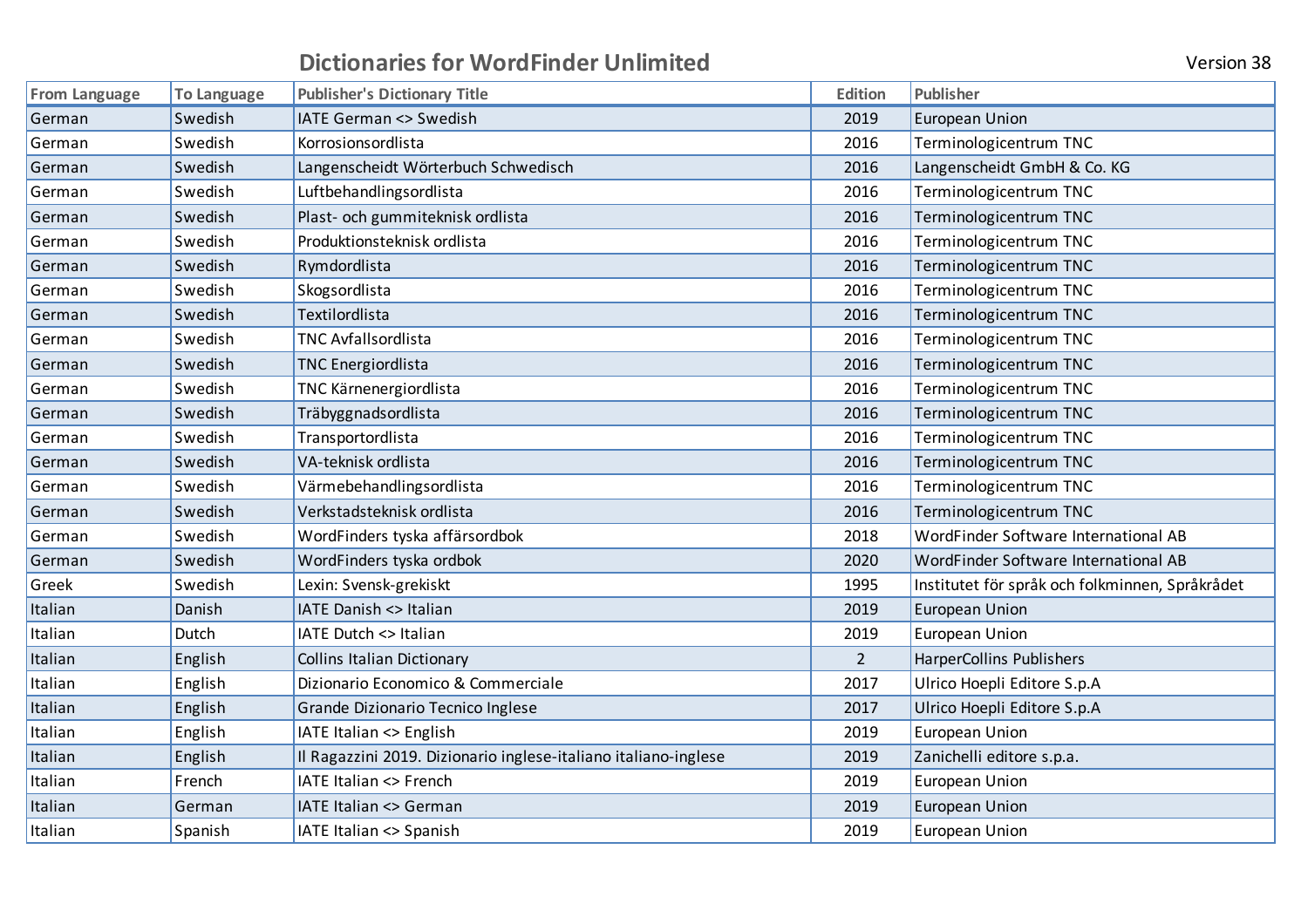| Version 38 |  |
|------------|--|
|            |  |

| <b>From Language</b> | <b>To Language</b> | <b>Publisher's Dictionary Title</b>                    | <b>Edition</b> | Publisher                                       |
|----------------------|--------------------|--------------------------------------------------------|----------------|-------------------------------------------------|
| Italian              | Swedish            | IATE Italian <> Swedish                                | 2019           | <b>European Union</b>                           |
| Japanese             | English            | Progressive Japanese-English Dictionary                | 4              | Shogakukan                                      |
| Japanese             | Japanese           | Japanese Thesaurus 類語玉手箱                               | 2021           | Naoshi Fujimoto 藤本 直                            |
| Kurdish              | Swedish            | Lexin: Svensk-nordkurdiskt                             | 2007           | Institutet för språk och folkminnen, Språkrådet |
| Kurdish              | Swedish            | Lexin: Svensk-sydkurdiskt                              | 2007           | Institutet för språk och folkminnen, Språkrådet |
| Norwegian            | English            | Engelsk Juridisk Ordbok                                | 3              | Cappelen Damm AS                                |
| Norwegian            | English            | Engelsk Økonomisk Ordbok                               | 3              | Cappelen Damm AS                                |
| Norwegian            | English            | Engelsk stor ordbok                                    | $\mathbf{1}$   | Kunnskapsforlaget                               |
| Norwegian            | English            | Teknisk ordbok engelsk                                 | 3              | <b>Formatic AS</b>                              |
| Norwegian            | French             | Fransk blå ordbok                                      | 4              | Kunnskapsforlaget                               |
| Norwegian            | German             | Teknisk ordbok tysk                                    | 3              | <b>Formatic AS</b>                              |
| Norwegian            | German             | Tysk blå ordbok                                        | 4              | Kunnskapsforlaget                               |
| Norwegian            | German             | Tysk Økonomisk Ordbok                                  | $\overline{2}$ | Cappelen Damm AS                                |
| Norwegian            | Spanish            | Spansk blå ordbok                                      | $\overline{2}$ | Kunnskapsforlaget                               |
| Norwegian            | Swedish            | Bergteknisk ordlista                                   | 2016           | Terminologicentrum TNC                          |
| Norwegian            | Swedish            | Byggnadsglasordlista                                   | 2016           | Terminologicentrum TNC                          |
| Norwegian            | Swedish            | Färg- och lackteknisk ordlista                         | 2016           | Terminologicentrum TNC                          |
| Norwegian            | Swedish            | Geologisk ordlista                                     | 2016           | Terminologicentrum TNC                          |
| Norwegian            | Swedish            | Korrosionsordlista                                     | 2016           | Terminologicentrum TNC                          |
| Norwegian            | Swedish            | Luftbehandlingsordlista                                | 2016           | Terminologicentrum TNC                          |
| Norwegian            | Swedish            | Plast- och gummiteknisk ordlista                       | 2016           | Terminologicentrum TNC                          |
| Norwegian            | Swedish            | Skogsordlista                                          | 2016           | Terminologicentrum TNC                          |
| Norwegian            | Swedish            | Textilordlista                                         | 2016           | Terminologicentrum TNC                          |
| Norwegian            | Swedish            | <b>TNC Avfallsordlista</b>                             | 2016           | Terminologicentrum TNC                          |
| Norwegian            | Swedish            | <b>TNC Energiordlista</b>                              | 2016           | Terminologicentrum TNC                          |
| Pashto               | Swedish            | Lexin: Svenska-pashto                                  | 2011           | Institutet för språk och folkminnen, Språkrådet |
| Persian              | English            | PONS Metalworking                                      | 2017           | PONS & Handwerk und Technik GmbH                |
| Persian              | English            | PONS Sanitary installations, Heating, Air Conditioning | 2018           | PONS & Handwerk und Technik GmbH                |
| Persian              | German             | PONS Metalworking                                      | 2017           | PONS & Handwerk und Technik GmbH                |
| Persian              | German             | PONS Sanitary installations, Heating, Air Conditioning | 2018           | PONS & Handwerk und Technik GmbH                |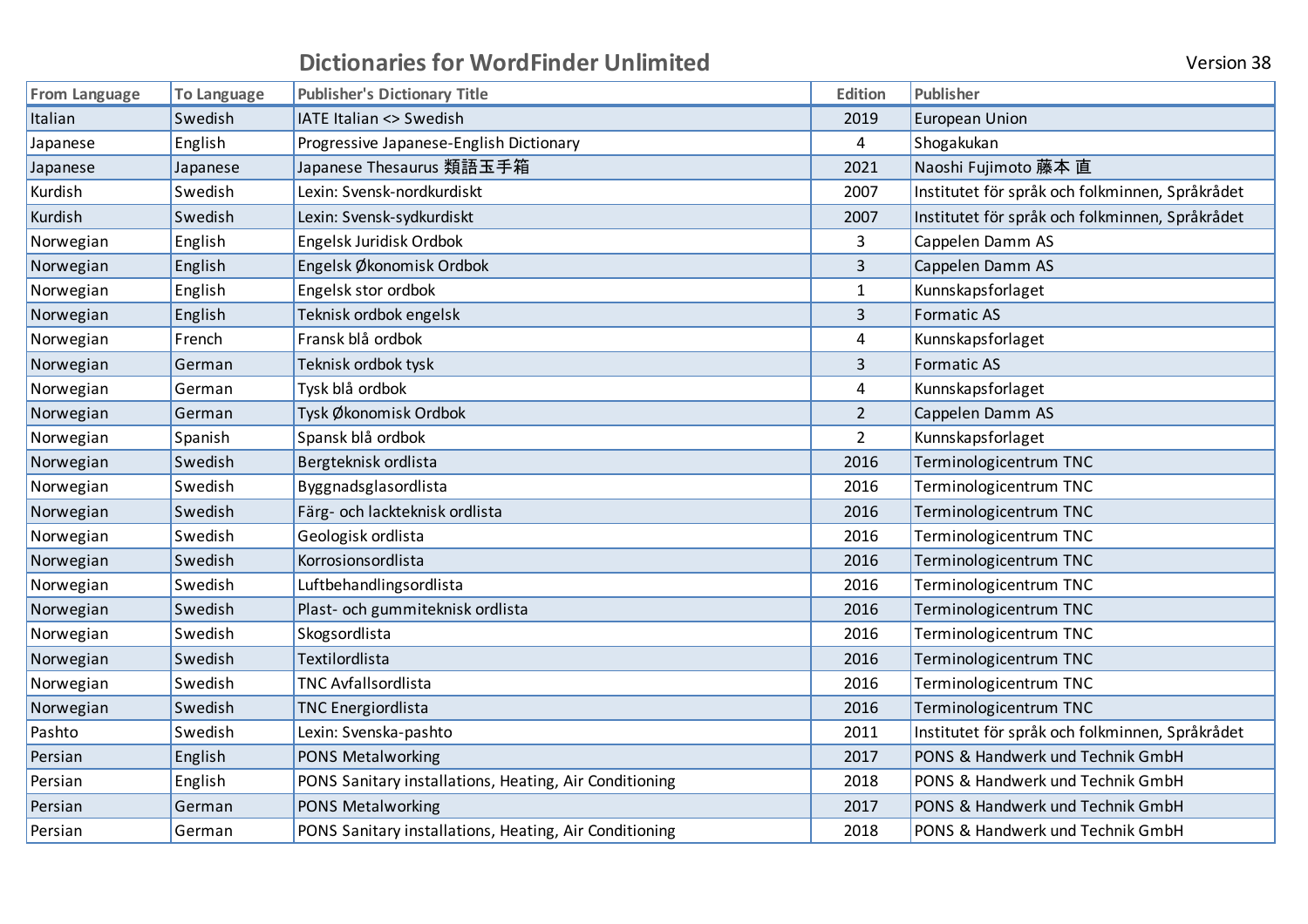| <b>Version 3</b> |  |
|------------------|--|

| <b>From Language</b> | <b>To Language</b> | <b>Publisher's Dictionary Title</b>                       | <b>Edition</b> | Publisher                                       |
|----------------------|--------------------|-----------------------------------------------------------|----------------|-------------------------------------------------|
| Persian              | Swedish            | Lexin: Svensk-persiskt                                    | 2008           | Institutet för språk och folkminnen, Språkrådet |
| Polish               | Dutch              | IATE Dutch <> Polish                                      | 2019           | <b>European Union</b>                           |
| Polish               | English            | <b>Collins Polish Dictionary</b>                          | $\mathbf{1}$   | HarperCollins Publishers                        |
| Polish               | English            | IATE Polish <> English                                    | 2019           | <b>European Union</b>                           |
| Polish               | French             | <b>IATE Polish &lt;&gt; French</b>                        | 2019           | <b>European Union</b>                           |
| Polish               | German             | IATE Polish <> German                                     | 2019           | <b>European Union</b>                           |
| Polish               | Spanish            | IATE Polish <> Spanish                                    | 2019           | <b>European Union</b>                           |
| Polish               | Swedish            | IATE Polish <> Swedish                                    | 2019           | <b>European Union</b>                           |
| Portuguese           | Dutch              | IATE Dutch <> Portuguese                                  | 2019           | <b>European Union</b>                           |
| Portuguese           | English            | Dicionário Porto Editora Português-Inglês                 | 4              | Porto Editora                                   |
| Portuguese           | English            | IATE Portuguese <> English                                | 2019           | <b>European Union</b>                           |
| Portuguese           | French             | IATE Portuguese <> French                                 | 2019           | <b>European Union</b>                           |
| Portuguese           | German             | IATE Portuguese <> German                                 | 2019           | <b>European Union</b>                           |
| Portuguese           | Spanish            | IATE Portuguese <> Spanish                                | 2019           | <b>European Union</b>                           |
| Portuguese           | Swedish            | IATE Portuguese <> Swedish                                | 2019           | <b>European Union</b>                           |
| Russian              | Swedish            | Geologisk ordlista                                        | 2016           | Terminologicentrum TNC                          |
| Russian              | Swedish            | Geoteknisk ordlista                                       | 2016           | Terminologicentrum TNC                          |
| Russian              | Swedish            | Korrosionsordlista                                        | 2016           | Terminologicentrum TNC                          |
| Russian              | Swedish            | Lexin: Svensk-ryskt                                       | 2008           | Institutet för språk och folkminnen, Språkrådet |
| Russian              | Swedish            | Rymdordlista                                              | 2016           | Terminologicentrum TNC                          |
| Russian              | Swedish            | Värmebehandlingsordlista                                  | 2016           | Terminologicentrum TNC                          |
| Serbian              | Swedish            | Lexin: Svensk-serbiskt                                    | 2005           | Institutet för språk och folkminnen, Språkrådet |
| Serbian              | Swedish            | Lexin: Svensk-serbiskt kyrilliska                         | 2005           | Institutet för språk och folkminnen, Språkrådet |
| Somali               | Swedish            | Lexin: Svensk-somaliskt                                   | 2006           | Institutet för språk och folkminnen, Språkrådet |
| Spanish              | Danish             | IATE Danish <> Spanish                                    | 2019           | <b>European Union</b>                           |
| Spanish              | Dutch              | IATE Dutch <> Spanish                                     | 2019           | European Union                                  |
| Spanish              | English            | <b>Business Spanish Dictionary</b>                        | $\mathbf{1}$   | <b>Bloomsbury Publishing Plc</b>                |
| Spanish              | English            | Collins Spanish Dictionary - Complete & Unabridged        | 9              | HarperCollins Publishers                        |
| Spanish              | English            | Diccionario Médico English-Spanish/Español-Inglés         | 2012           | Larousse Editorial, S.L.                        |
| Spanish              | English            | Diccionario Politécnico de las Lenguas Española e Inglesa | 3              | Ediciones Díaz de Santos                        |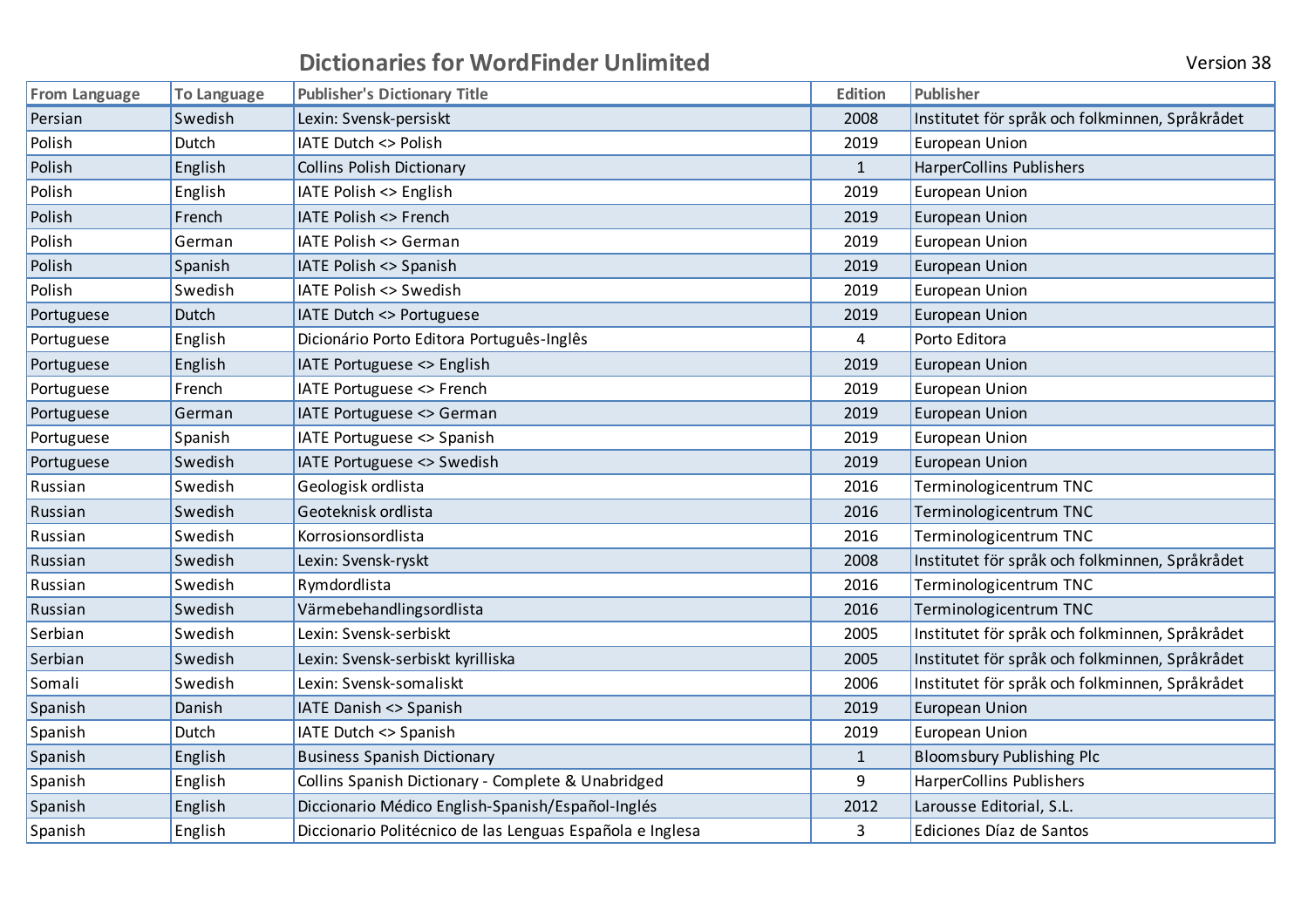| <b>Version 38</b> |  |
|-------------------|--|
|-------------------|--|

| <b>From Language</b> | <b>To Language</b> | <b>Publisher's Dictionary Title</b>            | <b>Edition</b> | Publisher                                       |
|----------------------|--------------------|------------------------------------------------|----------------|-------------------------------------------------|
| Spanish              | English            | IATE Spanish <> English                        | 2019           | <b>European Union</b>                           |
| Spanish              | English            | Spanish-English Dictionary of Law and Business | 3              | <b>Intermark Language Publications</b>          |
| Spanish              | Finnish            | IATE Finnish <> Spanish                        | 2019           | European Union                                  |
| Spanish              | French             | IATE Spanish <> French                         | 2019           | <b>European Union</b>                           |
| Spanish              | German             | IATE Spanish <> German                         | 2019           | <b>European Union</b>                           |
| Spanish              | German             | PONS Großwörterbuch Spanisch                   | 2016           | <b>PONS</b>                                     |
| Spanish              | Italian            | IATE Italian <> Spanish                        | 2019           | <b>European Union</b>                           |
| Spanish              | Norwegian          | Spansk blå ordbok                              | $\overline{2}$ | Kunnskapsforlaget                               |
| Spanish              | Polish             | IATE Polish <> Spanish                         | 2019           | <b>European Union</b>                           |
| Spanish              | Portuguese         | IATE Portuguese <> Spanish                     | 2019           | <b>European Union</b>                           |
| Spanish              | Spanish            | Diccionario General de la Lengua Española      | $\overline{2}$ | Larousse Editorial, S.L.                        |
| Spanish              | Swedish            | Bergteknisk ordlista                           | 2016           | Terminologicentrum TNC                          |
| Spanish              | Swedish            | Cederholms spanska ordbok                      | 2020           | WordFinder Software International AB            |
| Spanish              | Swedish            | Geologisk ordlista                             | 2016           | Terminologicentrum TNC                          |
| Spanish              | Swedish            | IATE Spanish <> Swedish                        | 2019           | <b>European Union</b>                           |
| Spanish              | Swedish            | Korrosionsordlista                             | 2016           | Terminologicentrum TNC                          |
| Spanish              | Swedish            | Spansk teknisk ordbok                          | $\mathbf{1}$   | <b>ND</b> Media                                 |
| Spanish              | Swedish            | Värmebehandlingsordlista                       | 2016           | Terminologicentrum TNC                          |
| Swedish              | Albanian           | Lexin: Svensk-albanskt                         | 2004           | Institutet för språk och folkminnen, Språkrådet |
| Swedish              | Amharic            | Lexin: Svensk-amhariskt                        | 2010           | Institutet för språk och folkminnen, Språkrådet |
| Swedish              | Arabic             | Alwisam svensk-arabisk ordbok                  | 2011           | NBL-Bokförlag                                   |
| Swedish              | Arabic             | Lexin: Svensk-arabiskt                         | 2006           | Institutet för språk och folkminnen, Språkrådet |
| Swedish              | Azerbaijani        | Lexin: Svensk-azerbajdzjanskt                  | 2009           | Institutet för språk och folkminnen, Språkrådet |
| Swedish              | Bosnian            | Lexin: Svensk-bosniskt                         | 2007           | Institutet för språk och folkminnen, Språkrådet |
| Swedish              | Chinese            | Svensk-kinesiska ordboken                      | 2021           | Chens Konsult                                   |
| Swedish              | Croatian           | Lexin: Svensk-kroatiskt                        | 2007           | Institutet för språk och folkminnen, Språkrådet |
| Swedish              | Danish             | Bergteknisk ordlista                           | 2016           | Terminologicentrum TNC                          |
| Swedish              | Danish             | Byggnadsglasordlista                           | 2016           | Terminologicentrum TNC                          |
| Swedish              | Danish             | Färg- och lackteknisk ordlista                 | 2016           | Terminologicentrum TNC                          |
| Swedish              | Danish             | Geologisk ordlista                             | 2016           | Terminologicentrum TNC                          |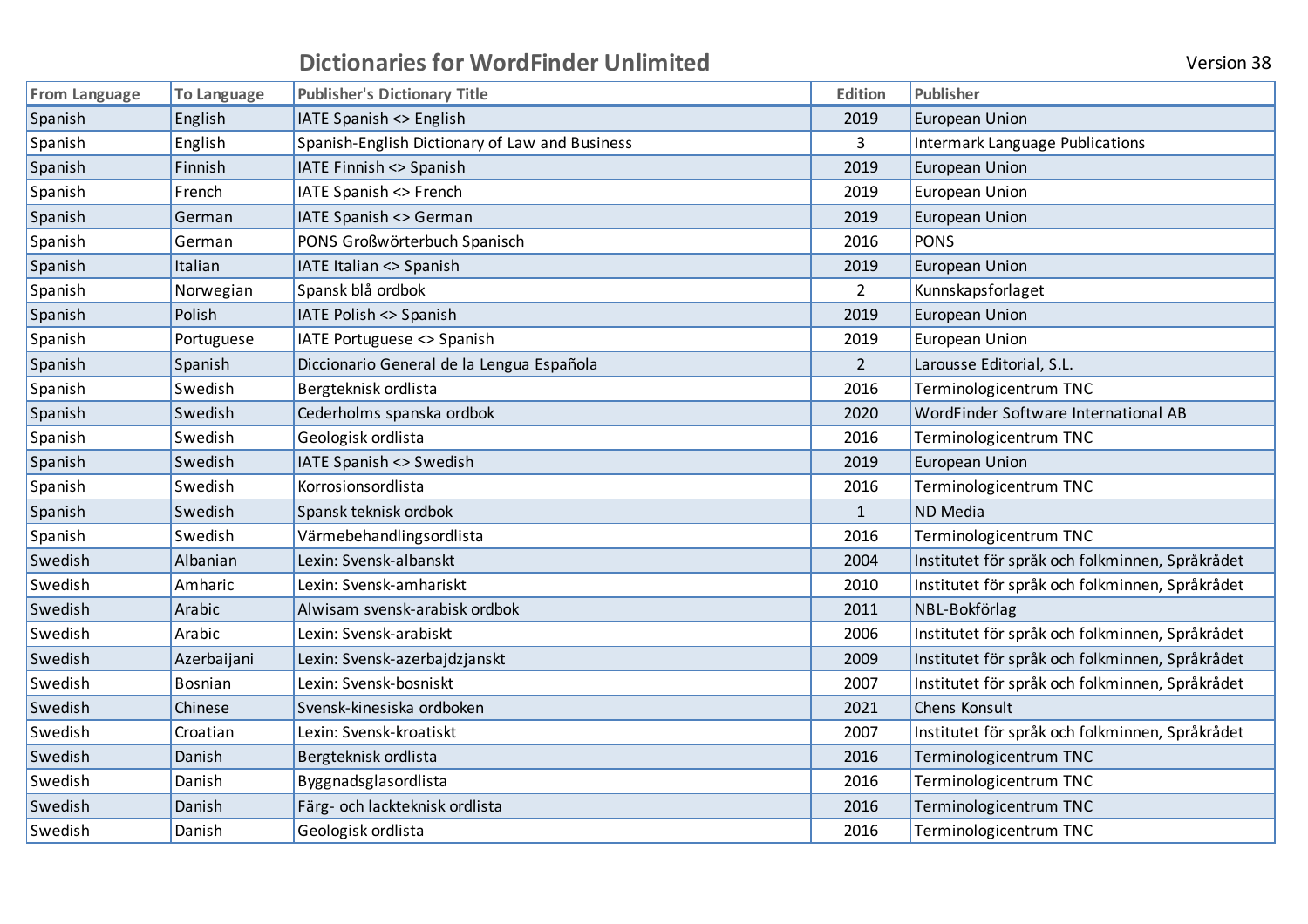|  |  | <b>Version 38</b> |  |
|--|--|-------------------|--|
|--|--|-------------------|--|

| <b>From Language</b> | <b>To Language</b> | <b>Publisher's Dictionary Title</b>              | <b>Edition</b> | Publisher                            |
|----------------------|--------------------|--------------------------------------------------|----------------|--------------------------------------|
| Swedish              | Danish             | Hållfasthetsordlista                             | 2016           | Terminologicentrum TNC               |
| Swedish              | Danish             | IATE Danish <> Swedish                           | 2019           | European Union                       |
| Swedish              | Danish             | Korrosionsordlista                               | 2016           | Terminologicentrum TNC               |
| Swedish              | Danish             | Öresunds Översättningsbyrås dansk-svenska ordbok | 2020           | WordFinder Software International AB |
| Swedish              | Danish             | Plast- och gummiteknisk ordlista                 | 2016           | Terminologicentrum TNC               |
| Swedish              | Danish             | Skogsordlista                                    | 2016           | Terminologicentrum TNC               |
| Swedish              | Danish             | Textilordlista                                   | 2016           | Terminologicentrum TNC               |
| Swedish              | Danish             | <b>TNC Avfallsordlista</b>                       | 2016           | Terminologicentrum TNC               |
| Swedish              | Danish             | <b>TNC Energiordlista</b>                        | 2016           | Terminologicentrum TNC               |
| Swedish              | Danish             | VA-teknisk ordlista                              | 2016           | Terminologicentrum TNC               |
| Swedish              | Danish             | Värmebehandlingsordlista                         | 2016           | Terminologicentrum TNC               |
| Swedish              | Danish             | Verkstadsteknisk ordlista                        | 2016           | Terminologicentrum TNC               |
| Swedish              | English            | Bergteknisk ordlista                             | 2016           | Terminologicentrum TNC               |
| Swedish              | English            | Bryggeriteknisk ordlista                         | 2016           | Terminologicentrum TNC               |
| Swedish              | English            | Byggnadsglasordlista                             | 2016           | Terminologicentrum TNC               |
| Swedish              | English            | EUs ord och uttryck                              | $\mathbf{1}$   | Terminologicentrum TNC               |
| Swedish              | English            | Färg- och lackteknisk ordlista                   | 2016           | Terminologicentrum TNC               |
| Swedish              | English            | Fars engelska ordbok                             | 14             | <b>FAR AB</b>                        |
| Swedish              | English            | Flygteknisk ordbok                               | 2017           | WordFinder Software International AB |
| Swedish              | English            | Geologisk ordlista                               | 2016           | Terminologicentrum TNC               |
| Swedish              | English            | Geoteknisk ordlista                              | 2016           | Terminologicentrum TNC               |
| Swedish              | English            | Hållfasthetsordlista                             | 2016           | Terminologicentrum TNC               |
| Swedish              | English            | IATE English <> Swedish                          | 2019           | <b>European Union</b>                |
| Swedish              | English            | Industriteknisk Ordbok: Engelsk-Svensk-Engelsk   | 2017           | WordFinder Software International AB |
| Swedish              | English            | Korrosionsordlista                               | 2016           | Terminologicentrum TNC               |
| Swedish              | English            | Luftbehandlingsordlista                          | 2016           | Terminologicentrum TNC               |
| Swedish              | English            | Målningsteknisk ordlista                         | 2016           | Terminologicentrum TNC               |
| Swedish              | English            | Pappersordlista                                  | 4              | SIS Förlag AB                        |
| Swedish              | English            | Plast- och gummiteknisk ordlista                 | 2016           | Terminologicentrum TNC               |
| Swedish              | English            | Produktionsteknisk ordlista                      | 2016           | Terminologicentrum TNC               |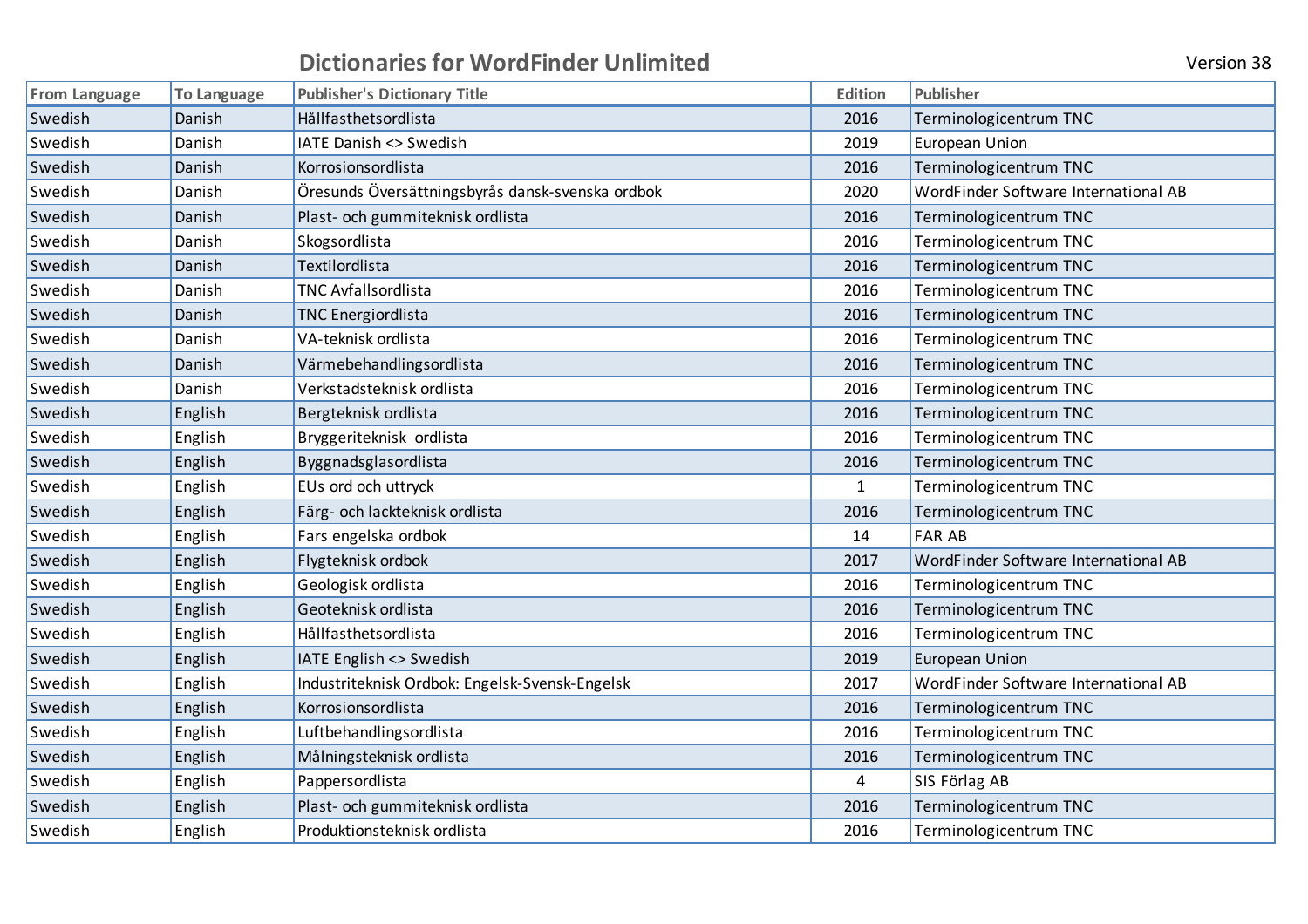| <b>Version 38</b> |  |
|-------------------|--|
|-------------------|--|

| <b>From Language</b> | <b>To Language</b> | <b>Publisher's Dictionary Title</b>                  | <b>Edition</b> | Publisher                                       |
|----------------------|--------------------|------------------------------------------------------|----------------|-------------------------------------------------|
| Swedish              | English            | Rymdordlista                                         | 2016           | Terminologicentrum TNC                          |
| Swedish              | English            | Skogsordlista                                        | 2016           | Terminologicentrum TNC                          |
| Swedish              | English            | Swedish-English Law Dictionary                       | $\mathbf{1}$   | Intermark Language Publications                 |
| Swedish              | English            | Terminologi för informationssäkerhet, SIS-TR 50:2015 | 2015           | SIS, Swedish Standards Institute                |
| Swedish              | English            | Textilordlista                                       | 2016           | Terminologicentrum TNC                          |
| Swedish              | English            | <b>TNC Avfallsordlista</b>                           | 2016           | Terminologicentrum TNC                          |
| Swedish              | English            | TNC bygg- och planlexikon                            | $\mathbf{1}$   | Terminologicentrum TNC                          |
| Swedish              | English            | TNC byggtekniskt lexikon                             | 2016           | Terminologicentrum TNC                          |
| Swedish              | English            | <b>TNC Energiordlista</b>                            | 2016           | Terminologicentrum TNC                          |
| Swedish              | English            | TNC Kärnenergiordlista                               | 2016           | Terminologicentrum TNC                          |
| Swedish              | English            | TNC Petroleumteknisk ordlista                        | 2016           | Terminologicentrum TNC                          |
| Swedish              | English            | Träbyggnadsordlista                                  | 2016           | Terminologicentrum TNC                          |
| Swedish              | English            | Transportordlista                                    | 2016           | Terminologicentrum TNC                          |
| Swedish              | English            | VA-teknisk ordlista                                  | 2016           | Terminologicentrum TNC                          |
| Swedish              | English            | Värmebehandlingsordlista                             | 2016           | Terminologicentrum TNC                          |
| Swedish              | English            | Verkstadsteknisk ordlista                            | 2016           | Terminologicentrum TNC                          |
| Swedish              | English            | WordFinders engelska affärsordbok                    | 2018           | WordFinder Software International AB            |
| Swedish              | English            | WordFinders engelska ordbok                          | 2020           | WordFinder Software International AB            |
| Swedish              | Finnish            | Bergteknisk ordlista                                 | 2016           | Terminologicentrum TNC                          |
| Swedish              | Finnish            | Byggnadsglasordlista                                 | 2016           | Terminologicentrum TNC                          |
| Swedish              | Finnish            | Färg- och lackteknisk ordlista                       | 2016           | Terminologicentrum TNC                          |
| Swedish              | Finnish            | Geologisk ordlista                                   | 2016           | Terminologicentrum TNC                          |
| Swedish              | Finnish            | Geoteknisk ordlista                                  | 2016           | Terminologicentrum TNC                          |
| Swedish              | Finnish            | Hållfasthetsordlista                                 | 2016           | Terminologicentrum TNC                          |
| Swedish              | Finnish            | IATE Finnish <> Swedish                              | 2019           | <b>European Union</b>                           |
| Swedish              | Finnish            | Korrosionsordlista                                   | 2016           | Terminologicentrum TNC                          |
| Swedish              | Finnish            | Lexin: Svensk-finskt                                 | 1995           | Institutet för språk och folkminnen, Språkrådet |
| Swedish              | Finnish            | Luftbehandlingsordlista                              | 2016           | Terminologicentrum TNC                          |
| Swedish              | Finnish            | Plast- och gummiteknisk ordlista                     | 2016           | Terminologicentrum TNC                          |
| Swedish              | Finnish            | Skogsordlista                                        | 2016           | Terminologicentrum TNC                          |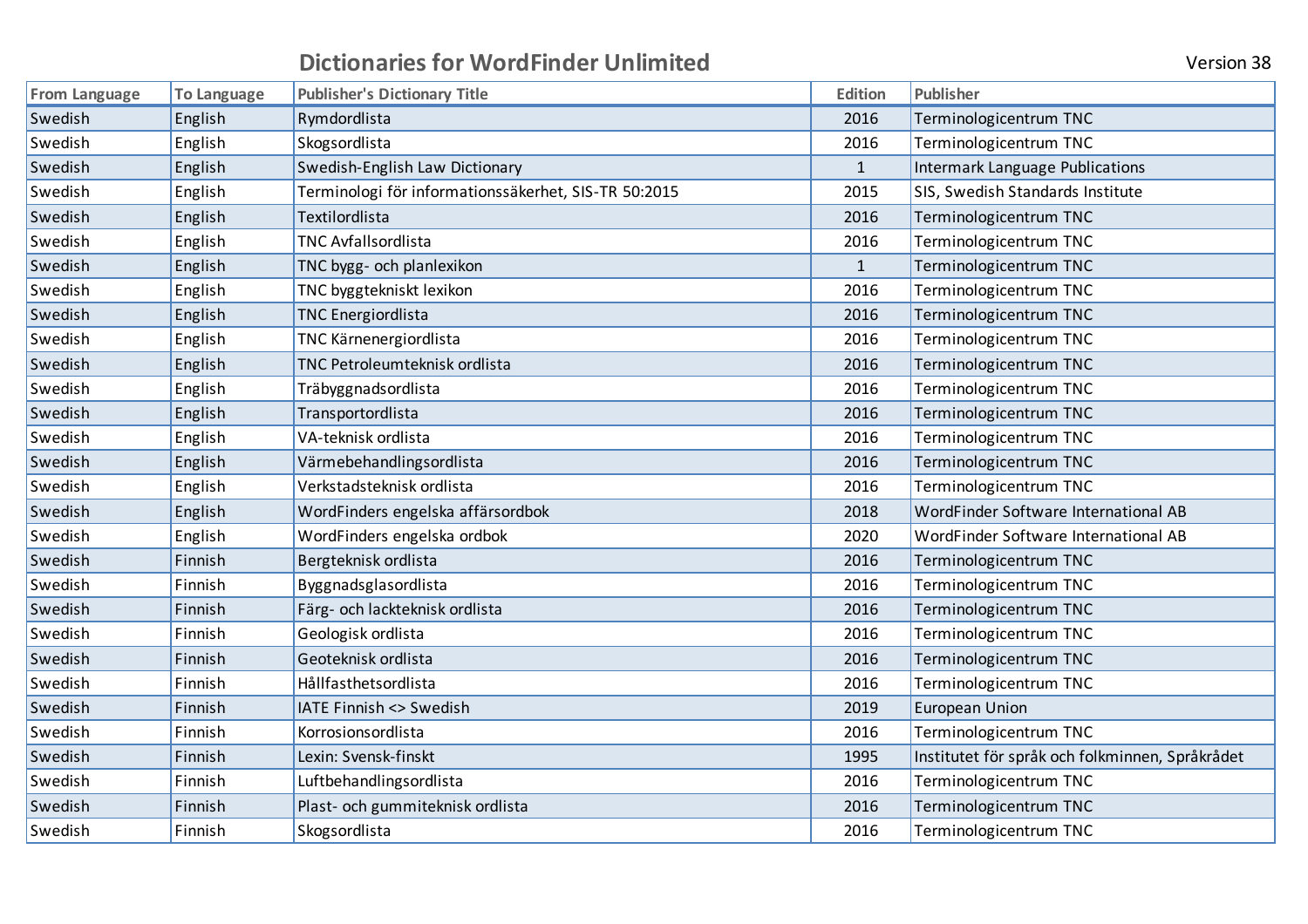| <b>From Language</b> | To Language | <b>Publisher's Dictionary Title</b> | <b>Edition</b> | Publisher                            |
|----------------------|-------------|-------------------------------------|----------------|--------------------------------------|
| Swedish              | Finnish     | Suomi-ruotsi-suomi sanakirja        | 4              | <b>WSOY</b>                          |
| Swedish              | Finnish     | Textilordlista                      | 2016           | Terminologicentrum TNC               |
| Swedish              | Finnish     | <b>TNC Avfallsordlista</b>          | 2016           | Terminologicentrum TNC               |
| Swedish              | Finnish     | <b>TNC Avfallsordlista</b>          | 2016           | Terminologicentrum TNC               |
| Swedish              | Finnish     | VA-teknisk ordlista                 | 2016           | Terminologicentrum TNC               |
| Swedish              | Finnish     | VA-teknisk ordlista                 | 2016           | Terminologicentrum TNC               |
| Swedish              | French      | Bergteknisk ordlista                | 2016           | Terminologicentrum TNC               |
| Swedish              | French      | Bryggeriteknisk ordlista            | 2016           | Terminologicentrum TNC               |
| Swedish              | French      | Byggnadsglasordlista                | 2016           | Terminologicentrum TNC               |
| Swedish              | French      | Färg- och lackteknisk ordlista      | 2016           | Terminologicentrum TNC               |
| Swedish              | French      | Geologisk ordlista                  | 2016           | Terminologicentrum TNC               |
| Swedish              | French      | Geoteknisk ordlista                 | 2016           | Terminologicentrum TNC               |
| Swedish              | French      | Hållfasthetsordlista                | 2016           | Terminologicentrum TNC               |
| Swedish              | French      | <b>IATE French &lt;&gt; Swedish</b> | 2019           | European Union                       |
| Swedish              | French      | Korrosionsordlista                  | 2016           | Terminologicentrum TNC               |
| Swedish              | French      | Luftbehandlingsordlista             | 2016           | Terminologicentrum TNC               |
| Swedish              | French      | Plast- och gummiteknisk ordlista    | 2016           | Terminologicentrum TNC               |
| Swedish              | French      | Rymdordlista                        | 2016           | Terminologicentrum TNC               |
| Swedish              | French      | Textilordlista                      | 2016           | Terminologicentrum TNC               |
| Swedish              | French      | <b>TNC Avfallsordlista</b>          | 2016           | Terminologicentrum TNC               |
| Swedish              | French      | <b>TNC Energiordlista</b>           | 2016           | Terminologicentrum TNC               |
| Swedish              | French      | TNC Kärnenergiordlista              | 2016           | Terminologicentrum TNC               |
| Swedish              | French      | TNC Petroleumteknisk ordlista       | 2016           | Terminologicentrum TNC               |
| Swedish              | French      | Träbyggnadsordlista                 | 2016           | Terminologicentrum TNC               |
| Swedish              | French      | Transportordlista                   | 2016           | Terminologicentrum TNC               |
| Swedish              | French      | VA-teknisk ordlista                 | 2016           | Terminologicentrum TNC               |
| Swedish              | French      | Värmebehandlingsordlista            | 2016           | Terminologicentrum TNC               |
| Swedish              | French      | Verkstadsteknisk ordlista           | 2016           | Terminologicentrum TNC               |
| Swedish              | French      | WordFinders franska affärsordbok    | 2018           | WordFinder Software International AB |
| Swedish              | French      | WordFinders franska ordbok          | 2019           | WordFinder Software International AB |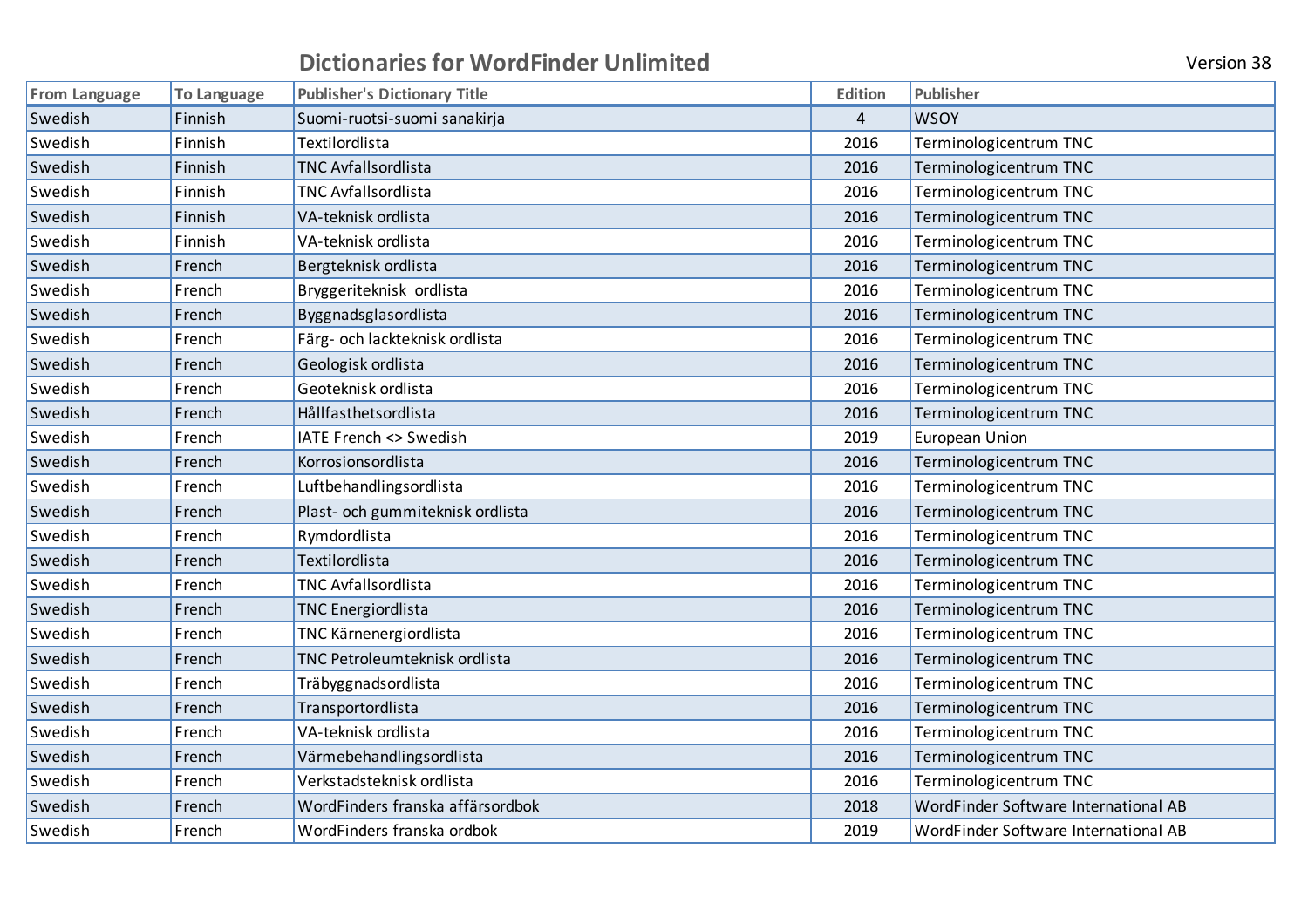| From Language | <b>To Language</b> | <b>Publisher's Dictionary Title</b>  | <b>Edition</b> | Publisher                                       |
|---------------|--------------------|--------------------------------------|----------------|-------------------------------------------------|
| Swedish       | German             | Bergteknisk ordlista                 | 2016           | Terminologicentrum TNC                          |
| Swedish       | German             | Bryggeriteknisk ordlista             | 2016           | Terminologicentrum TNC                          |
| Swedish       | German             | Byggnadsglasordlista                 | 2016           | Terminologicentrum TNC                          |
| Swedish       | German             | Färg- och lackteknisk ordlista       | 2016           | Terminologicentrum TNC                          |
| Swedish       | German             | Geologisk ordlista                   | 2016           | Terminologicentrum TNC                          |
| Swedish       | German             | Geoteknisk ordlista                  | 2016           | Terminologicentrum TNC                          |
| Swedish       | German             | Hållfasthetsordlista                 | 2016           | Terminologicentrum TNC                          |
| Swedish       | German             | IATE German <> Swedish               | 2019           | European Union                                  |
| Swedish       | German             | Korrosionsordlista                   | 2016           | Terminologicentrum TNC                          |
| Swedish       | German             | Langenscheidt Wörterbuch Schwedisch  | 2016           | Langenscheidt GmbH & Co. KG                     |
| Swedish       | German             | Luftbehandlingsordlista              | 2016           | Terminologicentrum TNC                          |
| Swedish       | German             | Plast- och gummiteknisk ordlista     | 2016           | Terminologicentrum TNC                          |
| Swedish       | German             | Produktionsteknisk ordlista          | 2016           | Terminologicentrum TNC                          |
| Swedish       | German             | Rymdordlista                         | 2016           | Terminologicentrum TNC                          |
| Swedish       | German             | Skogsordlista                        | 2016           | Terminologicentrum TNC                          |
| Swedish       | German             | Textilordlista                       | 2016           | Terminologicentrum TNC                          |
| Swedish       | German             | <b>TNC Avfallsordlista</b>           | 2016           | Terminologicentrum TNC                          |
| Swedish       | German             | <b>TNC Energiordlista</b>            | 2016           | Terminologicentrum TNC                          |
| Swedish       | German             | TNC Kärnenergiordlista               | 2016           | Terminologicentrum TNC                          |
| Swedish       | German             | Träbyggnadsordlista                  | 2016           | Terminologicentrum TNC                          |
| Swedish       | German             | Transportordlista                    | 2016           | Terminologicentrum TNC                          |
| Swedish       | German             | VA-teknisk ordlista                  | 2016           | Terminologicentrum TNC                          |
| Swedish       | German             | Värmebehandlingsordlista             | 2016           | Terminologicentrum TNC                          |
| Swedish       | German             | Verkstadsteknisk ordlista            | 2016           | Terminologicentrum TNC                          |
| Swedish       | German             | WordFinders tyska affärsordbok       | 2018           | WordFinder Software International AB            |
| Swedish       | German             | WordFinders tyska ordbok             | 2020           | WordFinder Software International AB            |
| Swedish       | Greek              | Lexin: Svensk-grekiskt               | 1995           | Institutet för språk och folkminnen, Språkrådet |
| Swedish       | Italian            | <b>IATE Italian &lt;&gt; Swedish</b> | 2019           | European Union                                  |
| Swedish       | Kurdish            | Lexin: Svensk-nordkurdiskt           | 2007           | Institutet för språk och folkminnen, Språkrådet |
| Swedish       | Kurdish            | Lexin: Svensk-sydkurdiskt            | 2007           | Institutet för språk och folkminnen, Språkrådet |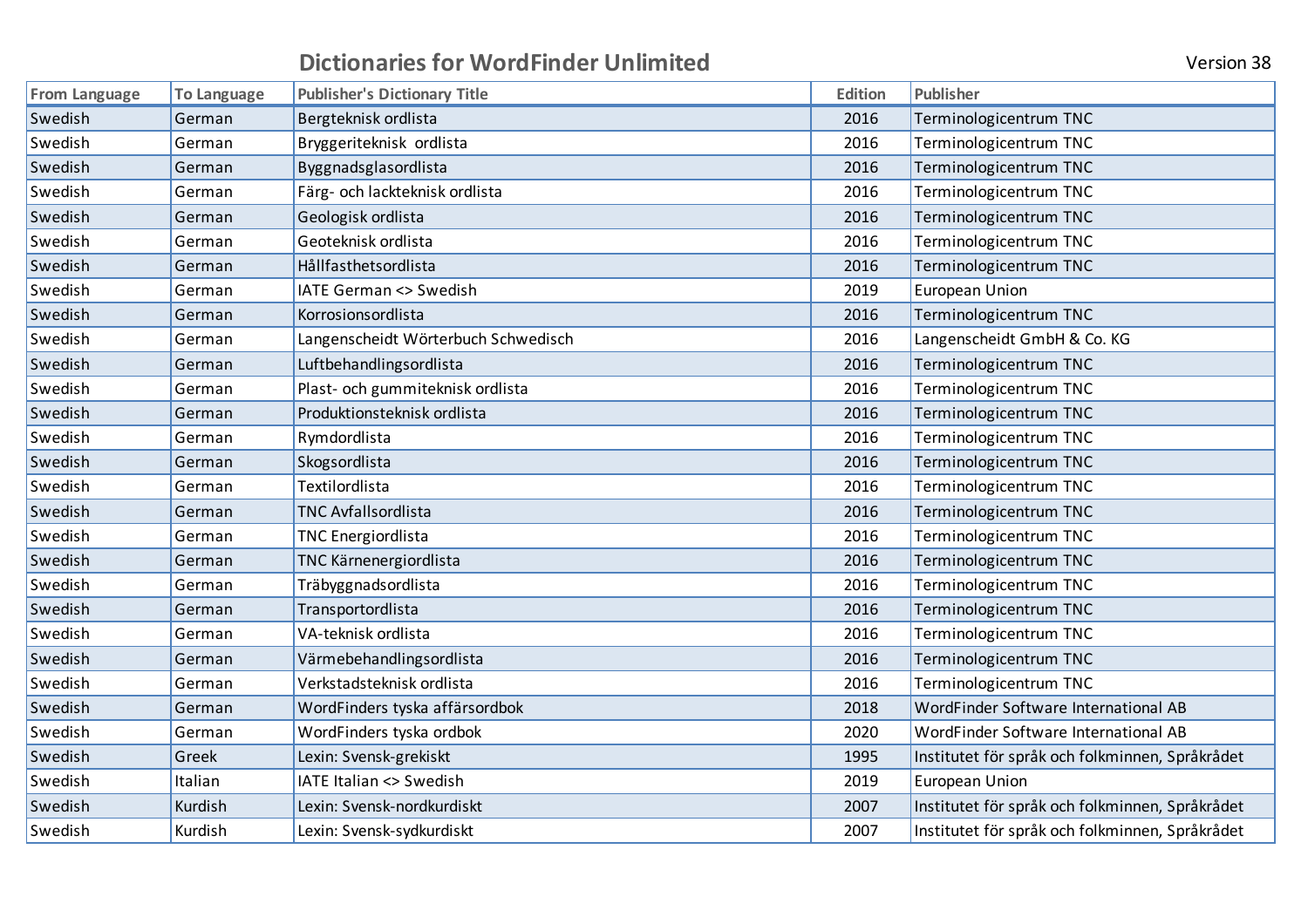| <b>From Language</b> | To Language | <b>Publisher's Dictionary Title</b> | <b>Edition</b> | Publisher                                       |
|----------------------|-------------|-------------------------------------|----------------|-------------------------------------------------|
| Swedish              | Norwegian   | Bergteknisk ordlista                | 2016           | Terminologicentrum TNC                          |
| Swedish              | Norwegian   | Byggnadsglasordlista                | 2016           | Terminologicentrum TNC                          |
| Swedish              | Norwegian   | Färg- och lackteknisk ordlista      | 2016           | Terminologicentrum TNC                          |
| Swedish              | Norwegian   | Geologisk ordlista                  | 2016           | Terminologicentrum TNC                          |
| Swedish              | Norwegian   | Korrosionsordlista                  | 2016           | Terminologicentrum TNC                          |
| Swedish              | Norwegian   | Luftbehandlingsordlista             | 2016           | Terminologicentrum TNC                          |
| Swedish              | Norwegian   | Plast- och gummiteknisk ordlista    | 2016           | Terminologicentrum TNC                          |
| Swedish              | Norwegian   | Skogsordlista                       | 2016           | Terminologicentrum TNC                          |
| Swedish              | Norwegian   | Textilordlista                      | 2016           | Terminologicentrum TNC                          |
| Swedish              | Norwegian   | <b>TNC Avfallsordlista</b>          | 2016           | Terminologicentrum TNC                          |
| Swedish              | Norwegian   | <b>TNC Energiordlista</b>           | 2016           | Terminologicentrum TNC                          |
| Swedish              | Pashto      | Lexin: Svenska-pashto               | 2011           | Institutet för språk och folkminnen, Språkrådet |
| Swedish              | Persian     | Lexin: Svensk-persiskt              | 2008           | Institutet för språk och folkminnen, Språkrådet |
| Swedish              | Polish      | IATE Polish <> Swedish              | 2019           | <b>European Union</b>                           |
| Swedish              | Portuguese  | IATE Portuguese <> Swedish          | 2019           | <b>European Union</b>                           |
| Swedish              | Russian     | Geologisk ordlista                  | 2016           | Terminologicentrum TNC                          |
| Swedish              | Russian     | Geoteknisk ordlista                 | 2016           | Terminologicentrum TNC                          |
| Swedish              | Russian     | Korrosionsordlista                  | 2016           | Terminologicentrum TNC                          |
| Swedish              | Russian     | Lexin: Svensk-ryskt                 | 2008           | Institutet för språk och folkminnen, Språkrådet |
| Swedish              | Russian     | Rymdordlista                        | 2016           | Terminologicentrum TNC                          |
| Swedish              | Russian     | Värmebehandlingsordlista            | 2016           | Terminologicentrum TNC                          |
| Swedish              | Serbian     | Lexin: Svensk-serbiskt              | 2005           | Institutet för språk och folkminnen, Språkrådet |
| Swedish              | Serbian     | Lexin: Svensk-serbiskt kyrilliska   | 2005           | Institutet för språk och folkminnen, Språkrådet |
| Swedish              | Somali      | Lexin: Svensk-somaliskt             | 2006           | Institutet för språk och folkminnen, Språkrådet |
| Swedish              | Spanish     | Bergteknisk ordlista                | 2016           | Terminologicentrum TNC                          |
| Swedish              | Spanish     | Cederholms spanska ordbok           | 2020           | WordFinder Software International AB            |
| Swedish              | Spanish     | Geologisk ordlista                  | 2016           | Terminologicentrum TNC                          |
| Swedish              | Spanish     | IATE Spanish <> Swedish             | 2019           | <b>European Union</b>                           |
| Swedish              | Spanish     | Korrosionsordlista                  | 2016           | Terminologicentrum TNC                          |
| Swedish              | Spanish     | Spansk teknisk ordbok               | $\mathbf{1}$   | <b>ND</b> Media                                 |